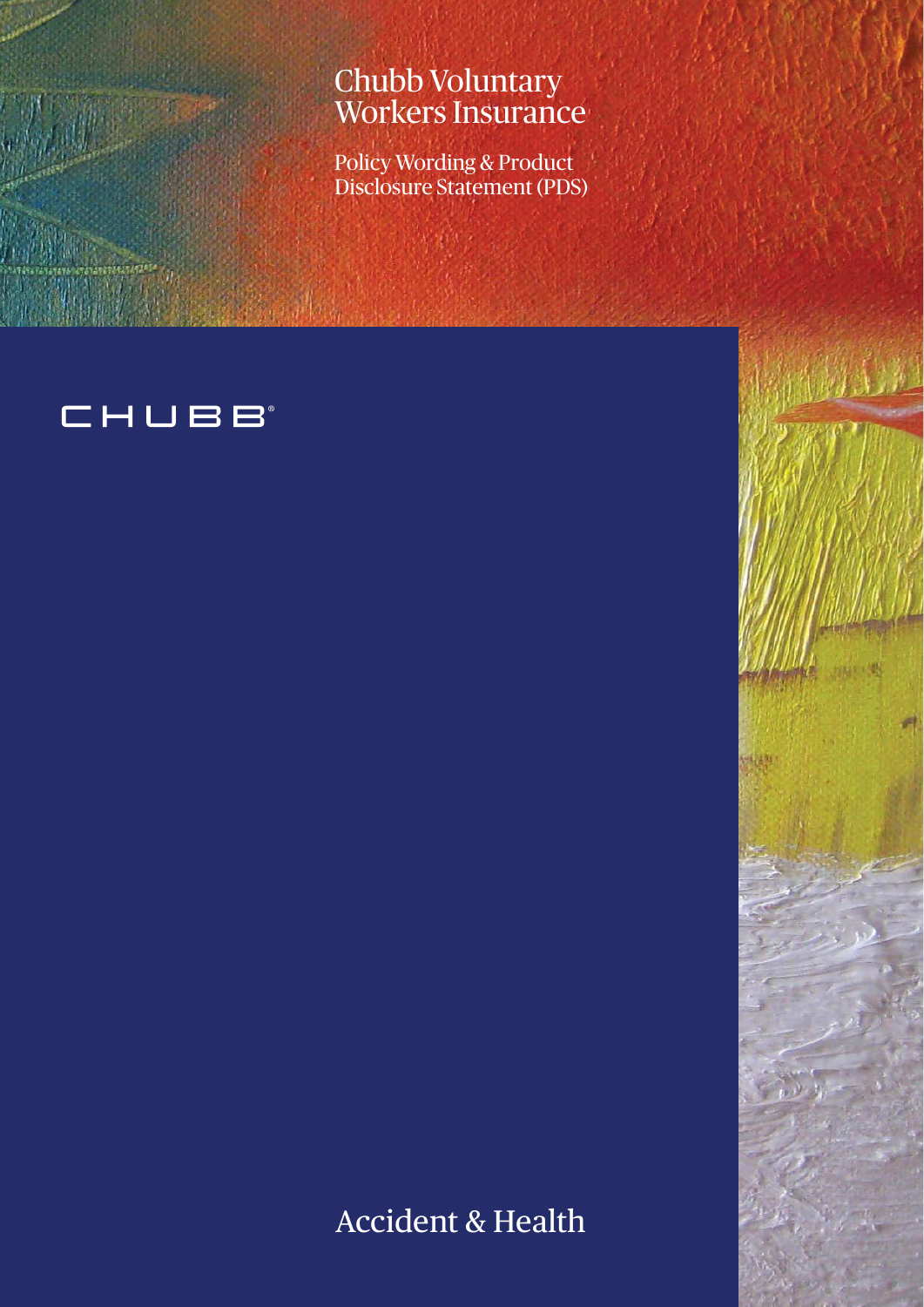## **Contents**

| <b>Important Information</b>                                                                              | 04        |
|-----------------------------------------------------------------------------------------------------------|-----------|
| 1. About this Voluntary Workers Insurance PDS                                                             | 04        |
| 2. About the Insurer                                                                                      | 04        |
| 3. Summary of Insurance                                                                                   | 05        |
| 4. The nature of a Covered Person's right to access<br>cover under the Policy and when it starts and ends | 05        |
| 5. Our agreement with the Policyholder (the Policy)                                                       | 06        |
| 6. Group Insurance Policy                                                                                 | 06        |
| 7. Cooling Off and Cancellation Rights                                                                    | 06        |
| 8. Renewal Procedure                                                                                      | 06        |
| 9. Privacy Statement                                                                                      | 06        |
| 10. Complaints and Dispute Resolution                                                                     | <b>O7</b> |
| 11. Premium                                                                                               | 08        |
| 12. Financial Claims Scheme                                                                               | 08        |
| 13. Updating this PDS                                                                                     | 08        |
| 14. How to Contact Us                                                                                     | 09        |
| 15. Duty of Disclosure                                                                                    | 09        |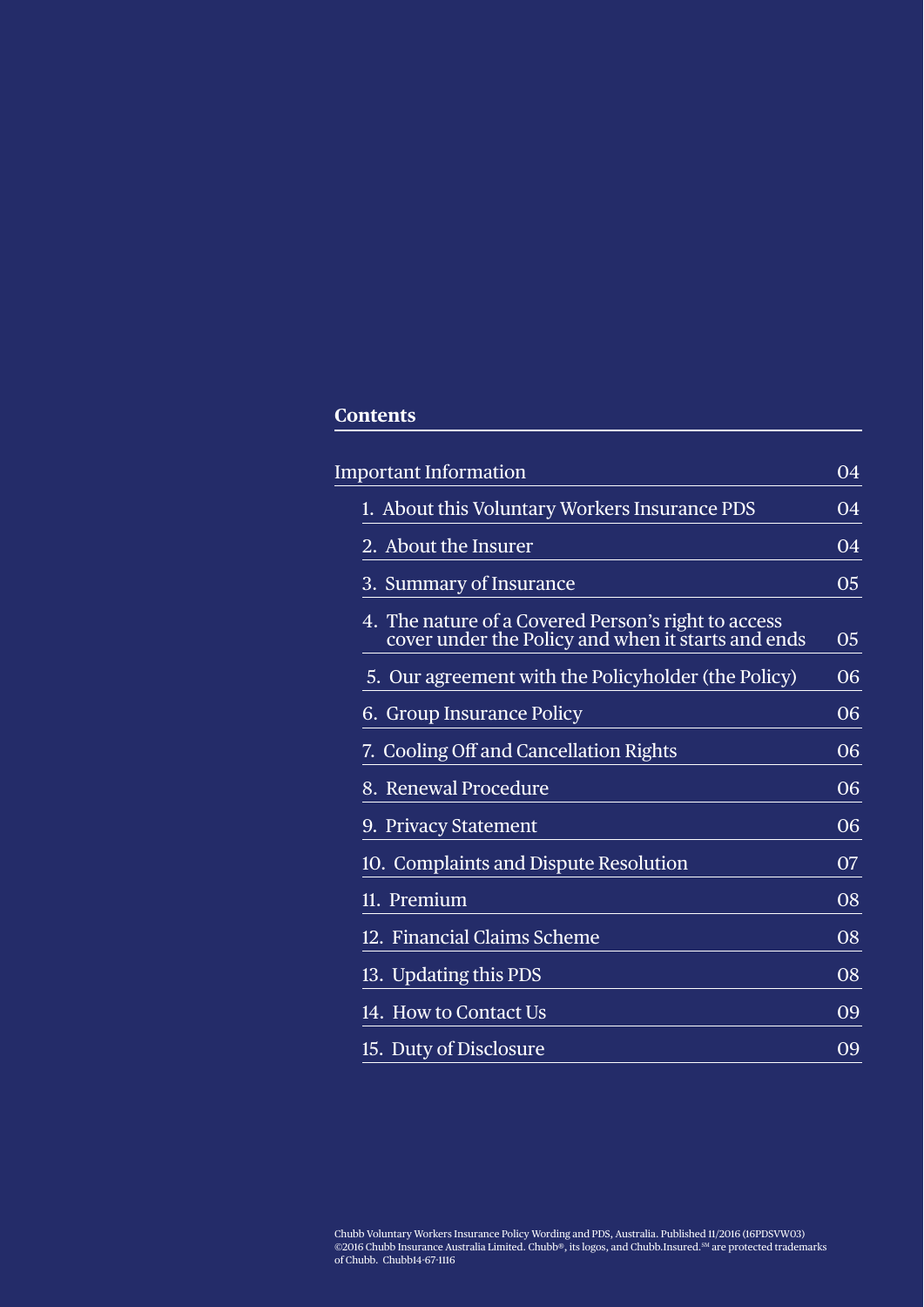| General Definitions Applicable to the Policy | 10 |
|----------------------------------------------|----|
| <b>Personal Accident</b>                     |    |
| <b>Extent of Cover</b>                       | 14 |
| <b>Table of Events</b>                       | 15 |
| Additional Cover Under the Policy            | 18 |
| General Conditions Applicable to the Policy  | 23 |
| General Exclusions Applicable to the Policy  | 25 |
| General Provisions Applicable to the Policy  | 26 |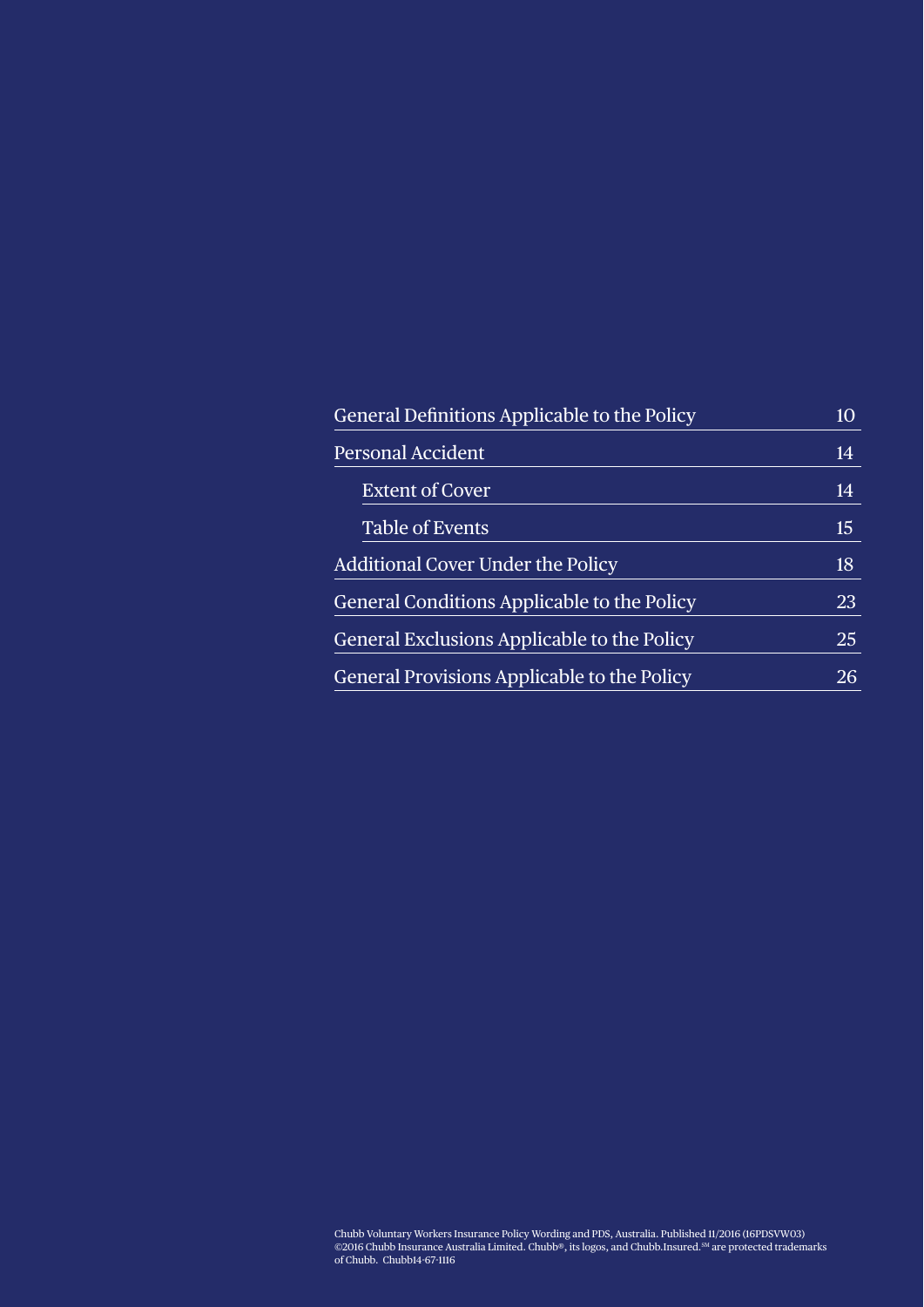

## Important Information

#### **1. About this Voluntary Workers Insurance PDS**

This PDS contains important information about this insurance to assist in the making of a decision in relation to it.

#### **General Advice**

Any general advice that may be contained within this PDS or accompanying material does not take into account the Policyholder's individual objectives, financial situation or needs nor those for whom the Policyholder is effecting the Policy. Such matters should be considered in determining the appropriateness of this product. Consideration also needs to be given to whether the limits, type and level of cover are appropriate.

#### **Preparation Date**

This PDS was prepared on November 1, 2016. Other documents may form part of Our PDS and if they do, We will tell the Policyholder in the relevant document.

#### **2. About the Insurer**

Chubb Insurance Australia Limited (ABN 23 001 642 020, AFS Licence No. 239687) (Chubb) is the insurer/issuer of this product. In this PDS, "We", "Us", "Our" means Chubb Insurance Australia Limited. Our contact details are:

#### Head Office:

Grosvenor Place Level 38, 225 George Street Sydney NSW 2000 Postal address: GPO Box 4907 Sydney NSW 2001 O 1800 815 675 F +61 2 9335 3411 E CustomerService.AUNZ@chubb.com

#### **General Insurance Code of Practice**

We are a signatory to the General Insurance Code of Practice (the Code). The objectives of the Code are to further raise standards of service and promote consumer confidence in the general insurance industry. Further information about the Code and your rights under it is available at www.codeofpractice.com.au and on request.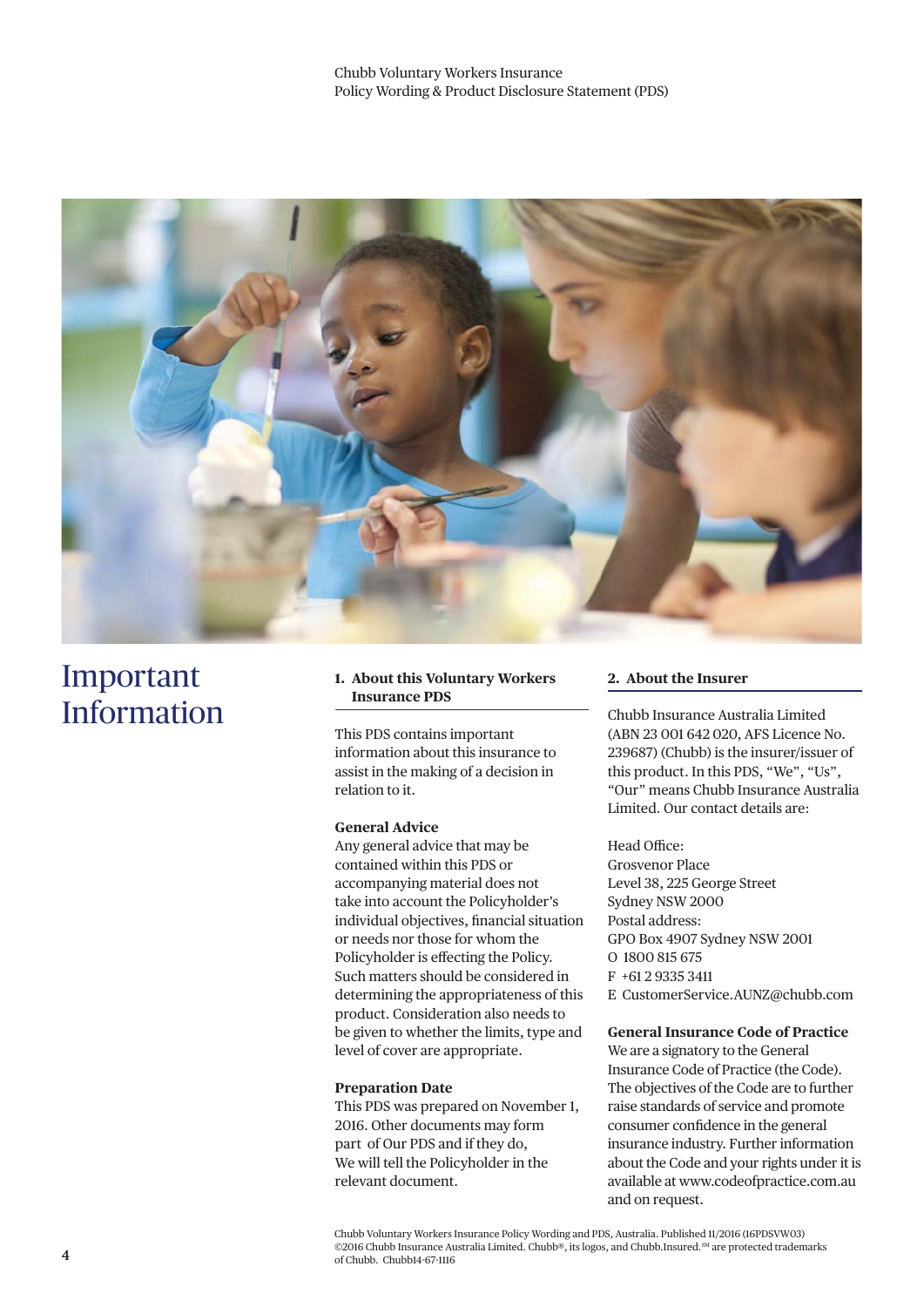The following provides a summary of the main covers available under the Policy only. It does not form part of the Policy and cannot be relied on as a full description of the cover provided.

Please refer to the relevant sections of the Policy and the Schedule for full benefit details and applicable terms, limitations, conditions and exclusions.

The covers are provided only if specified as applicable in the Schedule.

The Policy also defines certain terms used in this summary, either under General Definitions or as definitions specific to certain sections.

#### **Personal Accident**

3. **Summary of Insurance**<br>
Freshlubring provides a summary of<br>
The following provides a summary of<br>
the main covers available under the<br>
Platitical material in Use contering part of the contering and cannot be relied on a We pay agreed lump sums or weekly benefits if a Covered Person suffers from an Event included in the Table of Events as a result of a Bodily Injury whilst engaging in voluntary work on behalf of the Policyholder. A number of additional benefits may also be payable under the additional cover provided.

The cover in the Policy is subject to certain terms, conditions and exclusions (including limits and excesses). For example:

- Covered Persons are not covered in relation to covered Event(s) that occur before they become a Covered Person or after they cease to be a Covered Person;
- We only pay up to the agreed limits specified in the Policy;
- We will only cover Events which occur within twelve (12) months of the Bodily Injury and where the Bodily Injury occurs during the Period of Insurance; and
- with respect Events 25 and 26 (weekly benefits), where the Event occurs during the Period of Insurance or Renewal Period.
- We will not pay any benefits with respect to any loss, damage, liability,

Event, Bodily Injury which would result in Us contravening the *Health Insurance Act 1973* (Cth), the *Private Health Insurance Act 2007* (Cth) or the *National Health Act, 1953* (Cth); and

All of the above covers are subject to specific terms, conditions and exclusions (including limits and excesses) which are described under each section as well as under the following sections:

- General conditions applicable to the Policy
- General exclusions applicable to the Policy
- General provisions applicable to the Policy

This Policy has reduced cover for Covered Persons over age seventy-five (75) years. Refer to page 26 General Provisions.

Applicable To The Policy for details. Please read the full policy wording to decide whether this cover is right for you.

#### **4. The nature of a Covered Person's right to access cover under the Policy and when it starts and ends**

A Covered Person's access to this Policy is solely by reason of the statutory operation of Section 48 of the *Insurance Contracts Act 1984* (Cth). Covered Persons are not contracting insureds (e.g. they cannot cancel or vary the Policy - only the Policyholder can do this) and do not enter into any agreement with Us.

We do not need to provide any notices in relation to this insurance to Covered Persons as they are not a contracting party to the Policy. We only send notices to the Policyholder which is the only entity We have contractual obligations to under the Policy.

Covered Persons are not obliged to accept any of the benefits of this insurance. If a Covered Person makes a claim under the Policy then such person will have the same obligations to Us as if they were the Policyholder and We will have the same rights against the Covered Person as we would have against the Policyholder.

The insurance cover is subject to the terms, conditions, limitations and exclusions set out in this document.

Neither We nor the Policyholder hold anything on trust for, or for the benefit or on behalf of, Covered Persons under this insurance arrangement. The Policyholder:

- a) does not act on behalf of Us or a Covered Person in relation to the insurance;
- b) is not authorised to provide any financial product advice, recommendations or opinions about the insurance; and
- c) does not receive any remuneration or other benefits from Us.

Any person who may be eligible should consider obtaining advice as to whether the benefits are appropriate or useful for their personal needs from a person who is licensed to give such advice. No advice is provided by Us that the benefits are appropriate or useful for any Covered Person's own circumstances or needs. Nothing prevents such persons from entering into other arrangements regarding insurance.

A Covered Person's access to cover:

a) begins from the time the relevant person meets the criteria specified in the Schedule for a Covered Person and becomes a Covered Person; and

Chubb Voluntary Workers Insurance Policy Wording and PDS, Australia. Published 11/2016 (16PDSVW03) ©2016 Chubb Insurance Australia Limited. Chubb®, its logos, and Chubb.Insured.<sup>SM</sup> are protected trademarks of Chubb. Chubb14-67-1116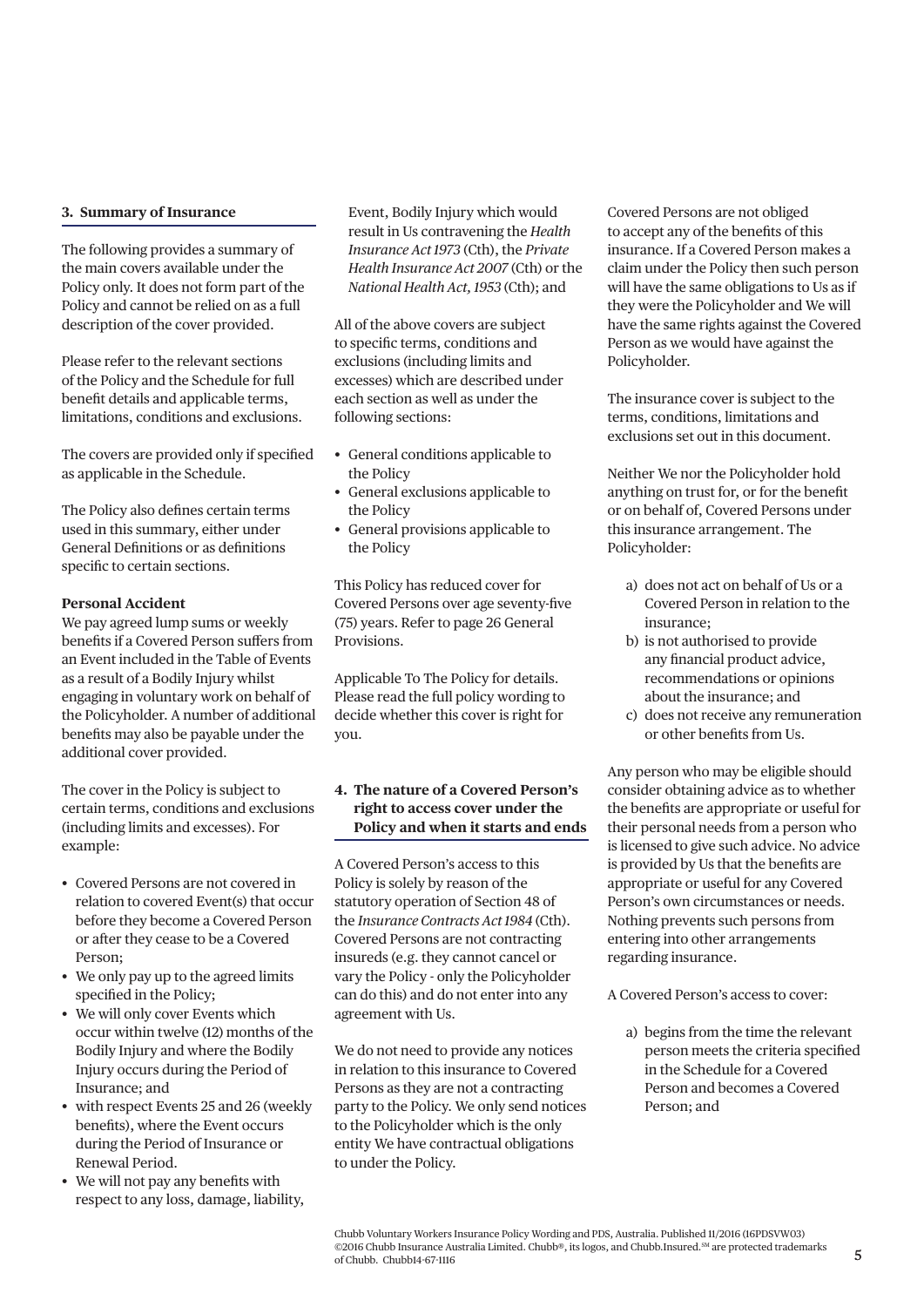- b) ends at the earliest of the following events:
	- i. when the relevant person no longer meets the criteria specified in the Schedule for a Covered Person; or
	- ii. at the end of the Period of Insurance; or
	- iii. when the Policy is cancelled by Us or the Policyholder.

Refer to the General Definitions section for the definition of Period of Insurance and other capitalised terms.

#### **5. Our agreement with the Policyholder (the Policy)**

Where We have agreed to enter into the Policy with the Policyholder We do so on the terms and conditions and exclusions contained in this PDS, the Schedule We issue to the Policyholder confirming entry into the Policy and any other document that We issue to the Policyholder that We advise will form part of the Policy (e.g. an Endorsement and/or a Supplementary Product Disclosure Statement (SPDS)).

The Schedule contains important information relevant to the insurance, including:

- the Period of Insurance;
- who the Covered Persons entitled to access cover are;
- the Premium payable by the Policyholder (See page 8 Premium description section);
- the applicable benefits and limits; and
- variations to this PDS and other Policy terms, conditions and exclusions (if any).

We may also issue other documents (e.g. Endorsements or SPDSs) from time to time which may vary this PDS, the Schedule and other Policy terms, conditions and exclusions.

All of the above make up the "Policy" the Policyholder has with Us. They are all important documents and must be read together carefully and be kept in a safe place for future reference.

#### **6. Group Insurance Policy**

The Policyholder must ensure that a copy of this PDS is made available to each Covered Person.

#### **7. Cooling Off and Cancellation Rights**

The Policyholder has twenty-one (21) days after entry into the Policy (including renewals) to decide whether to return it. If the request is made to Us in writing within those twenty-one (21), We will cancel the Policy, provided neither the Policyholder nor any Covered Person has exercised a right or power under the terms of the Policy in that period (e.g. a claim has been made or benefit paid). We will provide a full refund of Premium, less charges or taxes which We are unable to recover. Even after the cooling off period ends the Policyholder has cancellation rights (See page 27 Cancellation clause).

#### **8. Renewal Procedure**

Before the Policy expires, We will advise the Policyholder whether We intend to offer renewal and if so on what terms. It is important to check the terms of any renewal before renewing to ensure that the details are correct.

#### **9. Privacy Statement**

Chubb Insurance Australia Limited (Chubb) is committed to protecting your privacy. This document provides you with an overview of how we handle your personal information. Our Privacy Policy can be accessed on our website at www.chubb.com/au.

#### **Personal Information Handling Practices**

*Collection, Use and Disclosure* We collect your personal information (which may include sensitive information) when you are applying for, changing or renewing an insurance policy with us or when we are processing a claim in order to help us properly administrate your insurance proposal, policy or claim.

Personal information may be obtained by us directly from you or via a third party such as your insurance intermediary or employer (e.g. in the case of a group insurance policy).

When information is provided to us via a third party we use that information on the basis that you have consented or would reasonably expect us to collect your personal information in this way and we take reasonable steps to ensure that you have been made aware of how we handle your personal information.

The primary purpose for our collection and use of your personal information is to enable us to provide insurance services to you. Sometimes, we may use your personal information for our marketing campaigns, in relation to new products, services or information that may be of interest to you.

We may disclose the information we collect to third parties, including service providers engaged by us to carry out certain business activities on our behalf (such as assessors and call centres in Australia). In some circumstances, in order to provide our services to you, we may need to transfer personal information to other entities within the Chubb Group of companies (such as the regional head offices of Chubb located in Singapore, UK or USA), or third parties with whom we or those other Chubb Group entities have sub-contracted to provide a specific service for us, which may be located outside of Australia (such as in the Philippines or USA). Please note that no personal information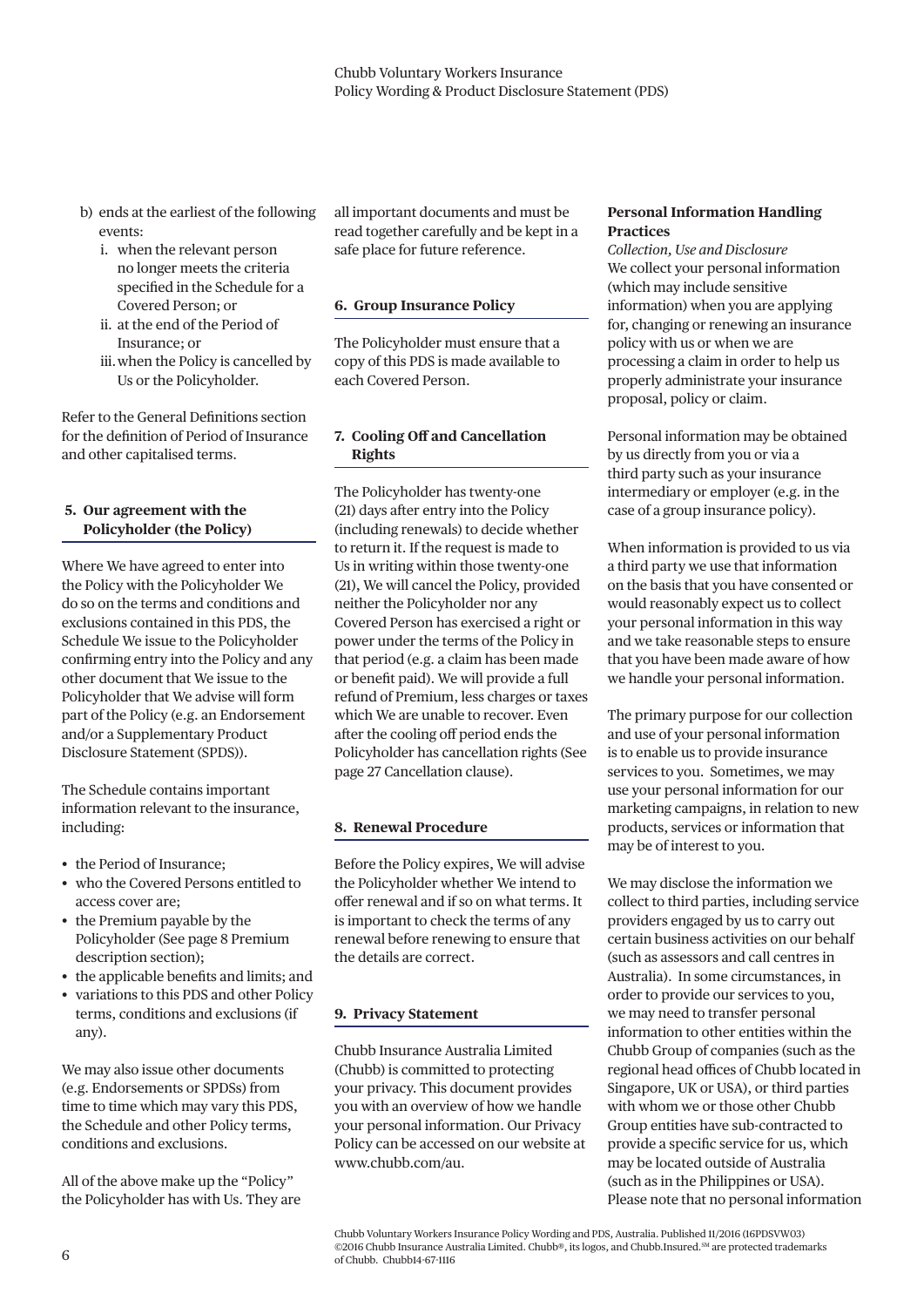is disclosed by us to any overseas entity for marketing purposes.

In all instances where personal information may be disclosed overseas, in addition to any local data privacy laws, we have measures in place to ensure that those parties hold and use that information in accordance with the consent you have provided and in accordance with our obligations to you under the *Privacy Act 1988* (Cth).

#### **Your Choices**

In dealing with us, you agree to us using and disclosing your personal information as set out in this statement and our Privacy Policy. This consent remains valid unless you alter or revoke it by giving written notice to our Privacy Officer. However, should you choose to withdraw your consent it is important for you to understand that this may mean we may not be able to provide you or your organisation with insurance or to respond to any claim.

#### **How to Contact Us**

If you would like a copy of your personal information, or to correct or update it, please contact our customer relations team on 1800 815 675 or email CustomerService.AUNZ@chubb.com.

If you have a complaint or would like more information about how we manage your personal information, please review our Privacy Policy for more details or contact the Privacy Officer, Chubb Insurance Australia Limited, GPO Box 4907, Sydney NSW 2001, O +61 2 9335 3200 or email Privacy.AU@chubb.com.

#### **10. Complaints and Dispute Resolution**

We take the concerns of our customers very seriously and have detailed complaint handling and internal dispute resolution procedures that you can access. Please note that if we have resolved your initial complaint to

your satisfaction by the end of the 5th business day after we have received it, and you have not requested that we provide you a response in writing, the following complaint handling and internal dispute resolution process does not apply. This exemption to the complaints process does not apply to complaints regarding a declined claim, the value of a claim, or about financial hardship.

#### **Stage 1 – Complaint Handling Procedure**

If you are dissatisfied with any aspect of your relationship with Chubb including our products or services and wish to make a complaint, please contact us at:

The Complaints Officer Chubb Insurance Australia Limited GPO Box 4065 Sydney NSW 2001 O 1800 815 675 E Complaints.AU@chubb.com

The members of our complaint handling team are trained to handle complaints fairly and efficiently.

Please provide us with your claim or policy number (if applicable) and as much information as you can about the reason for your complaint.

We will investigate your complaint and keep you informed of the progress of our investigation. We will respond to your complaint in writing within fifteen (15) business days provided we have all necessary information and have completed any investigation required. In cases where further information or investigation is required, we will work with you to agree reasonable alternative time frames and, if We cannot agree, you may request that your complaint is taken to Stage 2 and referred to Our internal dispute resolution team. We will otherwise keep you informed about the progress of our response at least every ten (10) business days, unless you agree otherwise. Please note if your complaint relates to Wholesale Insurance (as

defined in the General Insurance Code of Practice), we may elect to refer it straight to Stage 2 for review by our Internal Dispute Resolution team.

#### **Stage 2 – Internal Dispute Resolution Procedure**

If you advise us that you wish to take your complaint to Stage 2, your complaint will be reviewed by members of our internal dispute resolution team, who are independent to our complaint handling team and are committed to reviewing disputes objectively, fairly and efficiently.

You may contact our internal dispute resolution team by phone, fax or post (as below), or email at:

Internal Dispute Resolution Service Chubb Insurance Australia Limited GPO Box 4065 Sydney NSW 2001 O +61 2 9335 3200 F +61 2 9335 3411 E DisputeResolution.AU@chubb.com

Please provide us with your claim or policy number (if applicable) and as much information as you can about the reason for your dispute.

We will keep you informed of the progress of our review of your dispute at least every ten (10) business days and will respond to your dispute in writing within fifteen (15) business days, provided we have all necessary information and have completed any investigation required. In cases where further information or investigation is required, we will work with you to agree reasonable alternative time frames. If we cannot agree, you may refer your dispute to the Financial Ombudsman Service Australia (FOS) as detailed under Stage 3 below, subject to its Terms of Reference. If your complaint or dispute falls outside the FOS Terms of Reference, you can seek independent legal advice or access any other external dispute resolution options that may be available to you.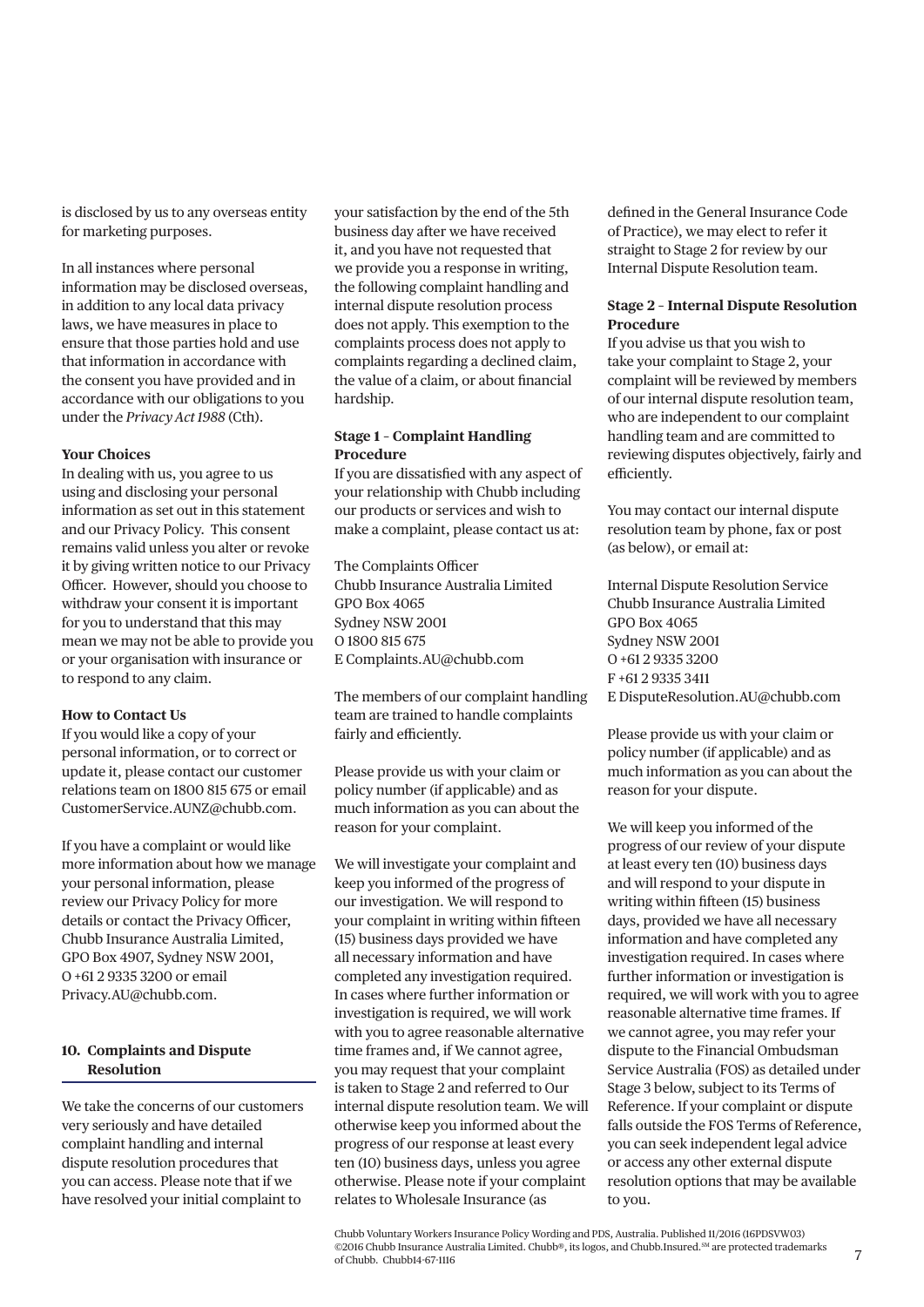**Stage 3 – External Dispute Resolution** If you are dissatisfied with our internal dispute determination, or we are unable to resolve your complaint or dispute to your satisfaction within forty-five (45) days, you may refer your complaint or dispute to FOS, subject to its Terms of Reference.

FOS is an independent external dispute resolution scheme approved by the Australian Securities and Investments Commission. We are a member of this scheme and we agree to be bound by its determinations about a dispute. Where a dispute is covered by the FOS Terms of Reference, the General Insurance Division of FOS offers a free and accessible dispute resolution service to consumers.

You may contact FOS at any time at:

Financial Ombudsman Service Australia GPO Box 3 Melbourne VIC 3001 O 1800 367 287 F +61 3 9613 6399 E info@fos.org.au www.fos.org.au

If you would like to refer your dispute to FOS you must do so within 2 years of the date of our internal dispute determination. FOS may still consider a dispute lodged after this time if FOS considers that exceptional circumstances apply.

#### **11. Premium**

All cover is subject to the payment of Premium and the terms, conditions, exclusions and provisions of the Policy.

When calculating the Premium for the Policy We take a range of factors into account, including:

- a) age, occupation and previous insurance history of persons to be covered; and
- b) the type and amount of cover provided.

It is important for the Policyholder to know that the Premium varies depending on the information We receive from the Policyholder about the risk to be covered by Us. Based on Our experience, We decide what factors increase Our risk and how they should impact on the Premium.

The Premium also includes amounts that take into account Our obligation to pay any relevant compulsory government charges or taxes (e.g. stamp duty) in relation to the Policy. These amounts will be set out separately in the Schedule as part of the total Premium payable.

When the Policyholder applies for this insurance, the Policyholder will be advised of the total Premium amount, when it needs to be paid and how it can be paid.

We may change the Premium from the renewal date if We notify the Policyholder of the change in writing prior to that date.

#### **Nonpayment of Premium**

If the Policyholder fails to pay the Premium on time, and the Premium remains unpaid for at least ninety (90) days We may cancel the Policy.

#### **12. Financial Claims Scheme**

We are an insurance company authorised under the *Insurance Act 1973* (Cth) (Insurance Act) to carry on general insurance business in Australia by the Australian Prudential Regulation Authority (APRA) and are subject to the prudential requirements of the Insurance Act.

The Insurance Act is designed to ensure that, under all reasonable circumstances, financial promises made by Us are met within a stable, efficient and competitive financial system.

Because of this We are exempted from the requirement to meet the compensation arrangements Australian financial services licensees must have in place to compensate retail clients for loss or damage suffered because of breaches by the licensee or its representatives of Chapter 7 of the *Corporations Act 2001* (Cth). We have compensation arrangements in place that are in accordance with the Insurance Act.

In the unlikely event that We were to become insolvent and were unable to meet Our obligations under the Policy, a person entitled to claim may be entitled to payment under the Financial Claims Scheme. Access to the Scheme is subject to eligibility criteria. Please refer to https://www.fcs.gov.au for more information.

#### **13. Updating this PDS**

We may need to update this PDS from time to time if certain changes occur where required and permitted by law. We will issue the Policyholder with a new PDS or a Supplementary PDS or other compliant document to update the relevant information except in limited cases.

Where the information is not something that would be materially adverse from the point of view of a reasonable person considering whether to buy this insurance, We may issue the Policyholder with notice of this information in other forms or keep an internal record of such changes. A paper copy of any updated information is available to the Policyholder at no cost by contacting Us.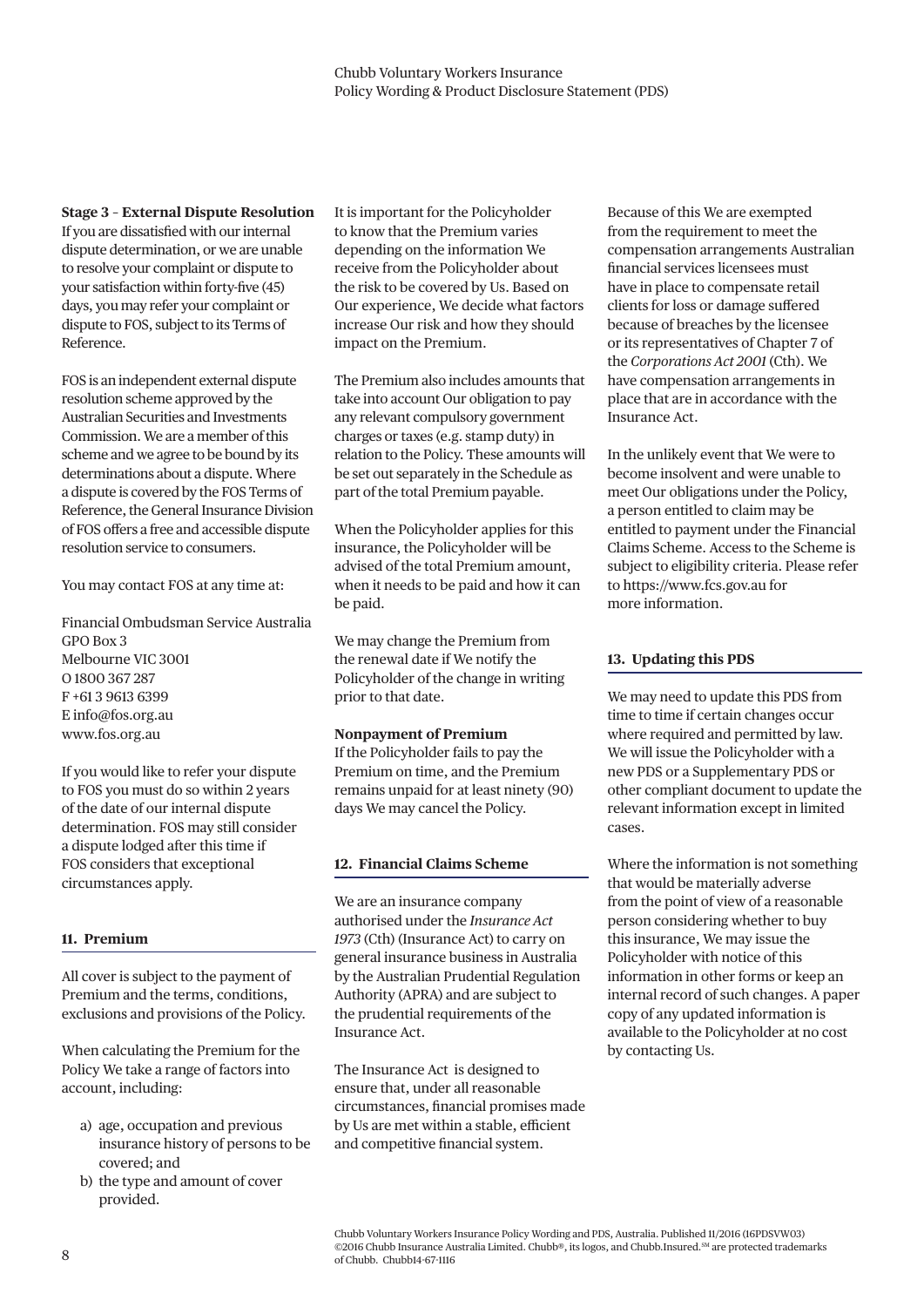#### **14. How to Contact Us**

To contact Us, ask any questions or request any further information regarding the Policy, refer to Our contact details under the heading "About the Insurer".

#### **15. Duty of Disclosure**

#### **Your Duty of Disclosure**

Before you enter into an insurance contract, you have a duty to tell us anything that you know, or could reasonably be expected to know, may affect our decision to insure you and on what terms.

You have this duty until we agree to insure you.

You have the same duty before you renew, extend, vary or reinstate an insurance contract.

#### **What You do not need to tell Us**

You do not need to tell us anything that:

- reduces the risk we insure you for; or
- is common knowledge; or
- we know or should know as an insurer; or
- we waive your duty to tell us about.

#### **If you do not tell us something**

If you do not tell us anything you are required to, we may cancel your contract or reduce the amount we will pay you if you make a claim, or both.

If your failure to tell us is fraudulent, we may refuse to pay a claim and treat the contract as if it never existed.

If you are a natural person, a different duty of disclosure to the one set out above applies to you. Please contact us so that you can be informed of the duty of disclosure that applies to you.

9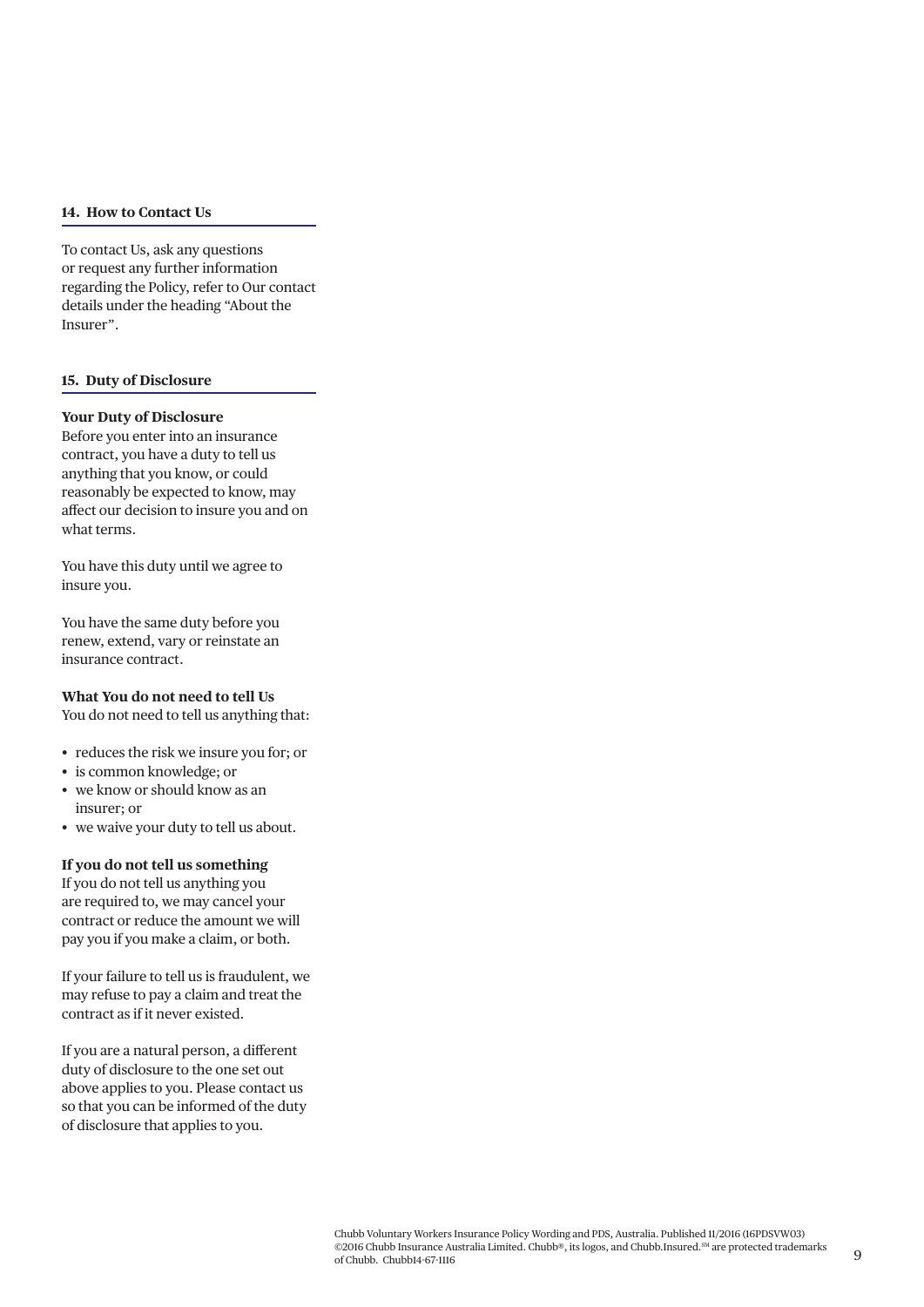# **Definitions** Applicable to the Policy

For the purpose of the Policy, the following definitions apply:

**Accident** means a sudden, external and identifiable event that happens by chance and could not have been expected from the perspective of the Covered Person. The word Accidental shall be construed accordingly.

**Accidental Death** means death occurring as a result of a Bodily Injury.

**Act of Terrorism** means the planning, use, or threat of use of violence against persons or property for the purpose of advancing political, religious or ideological goals.

**Benefit Period** means the maximum period of time for which a benefit is payable under Events 25 and 26 as shown in the Schedule.

General<br>
For the purpose of following definitions<br>  $\Delta$  accident means as<br>
and identifiable every change of the policy<br>
transfer of converd reson . To<br>
covered reson the is shall be construed on the shall be construed and<br> **Bodily Injury** means a bodily injury resulting solely and directly from an Accident and which occurs independently of any illness or any other cause, where the bodily injury and Accident both occur during the Period of Insurance and whilst the person is a Covered Person. Bodily Injury includes illness or disease resulting directly from medical or surgical treatment rendered necessary by any Bodily Injury. It does not mean a sickness, illness or disease or any Pre- Existing Medical Condition.

**Civil War** means any of the following, whether declared or not: armed opposition, insurrection, revolution, armed rebellion, sedition or usurped power, involving two or more parties belonging to the same country where the opposing parties are of different ethnic religious or idealistic groups.

**Claimant** means the Policyholder, a Covered Person or any other person entitled to claim under the Policy.

**Close Relative** means Parent, Spouse/ Partner, child, brother, sister, brotherin-law, sister-in-law, daughter-in-law,

son-in-law, half-brother, half-sister, fiancé(e), niece, nephew, uncle, aunt, stepchild, grandparent or grandchild.

**Complete Fracture** means a fracture in which the bone is broken completely across and no connection is left between the pieces.

**Covered Person** means a person that meets the criteria specified for a Covered Person in the Schedule and with respect to whom Premium has been paid or agreed to be paid by the Policyholder. They are a person that is legally entitled to claim under the Policy by reason of the operation of Section 48 of the Insurance Contracts Act and on no other basis. A Covered Person is not a contracting insured under the Policy with Us. Our agreement is entered into with the Policyholder .

**Dentist** means a Covered Person's attending dentist or surgeon who is registered or licensed to practice dentistry under the laws of the country in which they practice, other than:

- a) the Policyholder; or
- b) the Covered Person; or
- c) a Close Relative of the Covered Person, a member of the immediate family of the Covered Person; or
- d) an employee of the Policyholder.

**Dependent Child(ren)** means a Covered Person's and their Spouse/ Partner's unmarried dependent child(ren) (including step or legally adopted child(ren)) as long as they are under nineteen (19) years of age or under twenty-five (25) years of age while they are full-time students at an accredited institution of higher learning and in either case, are primarily dependent upon the Covered Person for maintenance and support. Dependent Children also means a Covered Person's unmarried children of any age who are permanently living with the Covered Person and are mentally or physically incapable of self-support.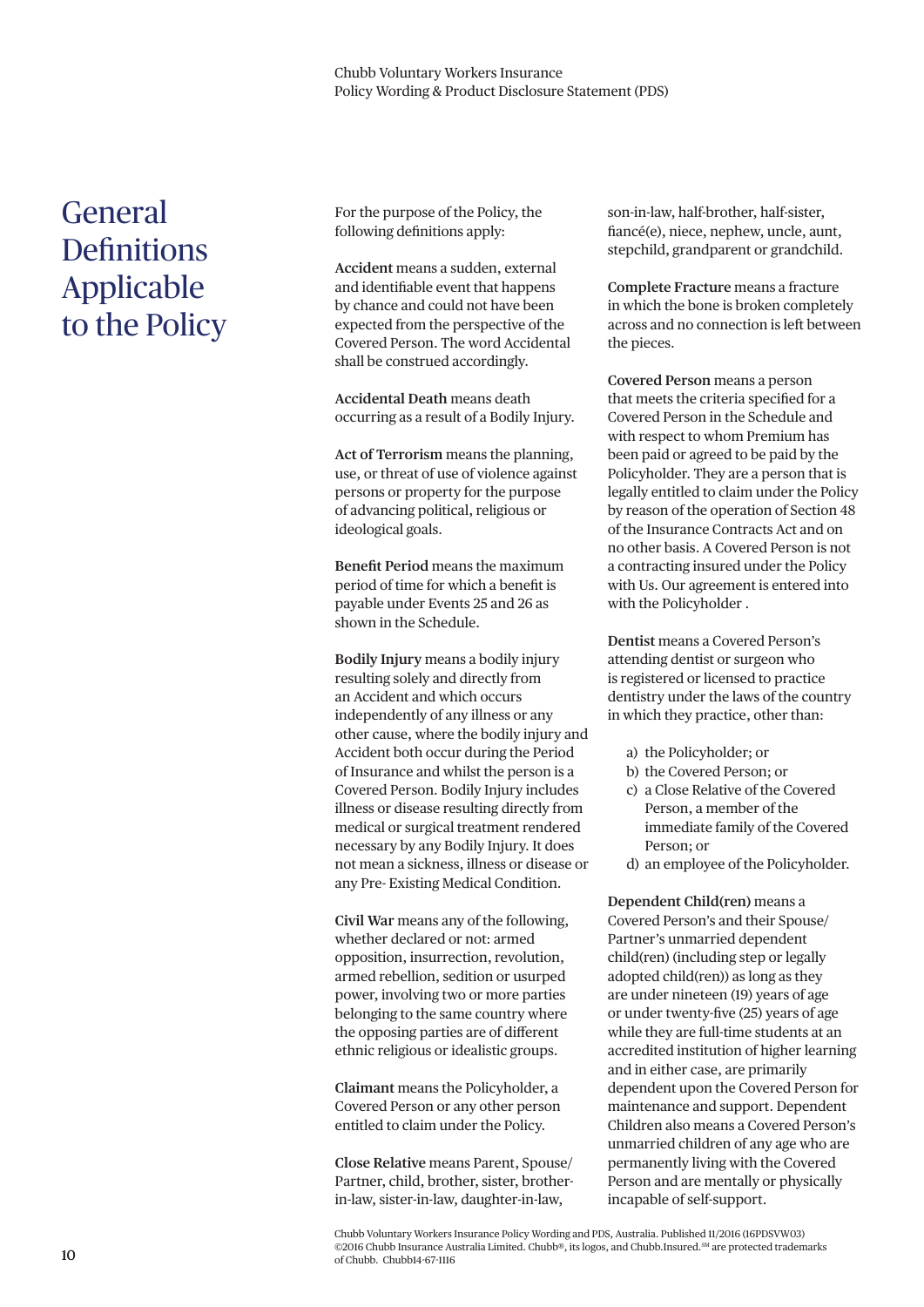attending doctor or specialist who is registered or licensed to practice medicine under the laws of the country in which they practice, other than:

- a) the Policyholder; or
- b) the Covered Person; or
- c) a Close Relative of the Covered Person, a member of the immediate family of the Covered Person; or
- d) an employee of the Policyholder.

**Domestic Duties** means the usual and ordinary domestic duties undertaken by someone as a homemaker and could include child-minding and home help services. Child-minding and home help services must be carried out by persons other than the Covered Person's Close Relatives or persons permanently living with the Covered Person and must be certified by a Doctor as being necessary for the recovery of the Covered Person.

**Endorsement** means a written alteration to the terms of the Policy.

**Event(s)** means the Event(s) described in the relevant Table of Events set out in this Policy.

**Excess Period** means the period of time following Events 25 and 26 giving rise to a claim during and for which no benefits are payable as specified in the Schedule.

**Fingers, Thumbs or Toes** mean the digits of a Hand or Foot.

**Foot** means the entire foot below the ankle.

**Hairline Fracture** means mere cracks in the bone.

**Hand** means the entire hand below the wrist.

**Insurance Contracts Act** means the *Insurance Contracts Act 1984* (Cth) as amended from time to time.



**Limb** means the entire limb between the shoulder and the wrist or between the hip and the ankle.

**Loss** means in connection with:

- a) a Limb, Permanent physical severance or Permanent total loss of the use of the Limb;
- b) an eye, total and Permanent loss of all sight in the eye;
- c) hearing, total and Permanent loss of hearing;
- d) speech, total and Permanent loss of the ability to speak;

and which in each case is caused by Bodily Injury.

**Medical Aids** means equipment such as crutches, bandages, traction equipment, walker boots, heat packs etc. that are recommended in the treatment of a Bodily Injury by a Doctor and which are not excluded under General Exclusion 6.

**Non-Scheduled Flight(s**) means travel in an aircraft whose flights are not conducted in accordance with fixed flying schedules, over specific air routes, to and from fixed terminals.

**Other Fracture** means any fracture other than a Complete Fracture, Simple Fracture or Hairline Fracture.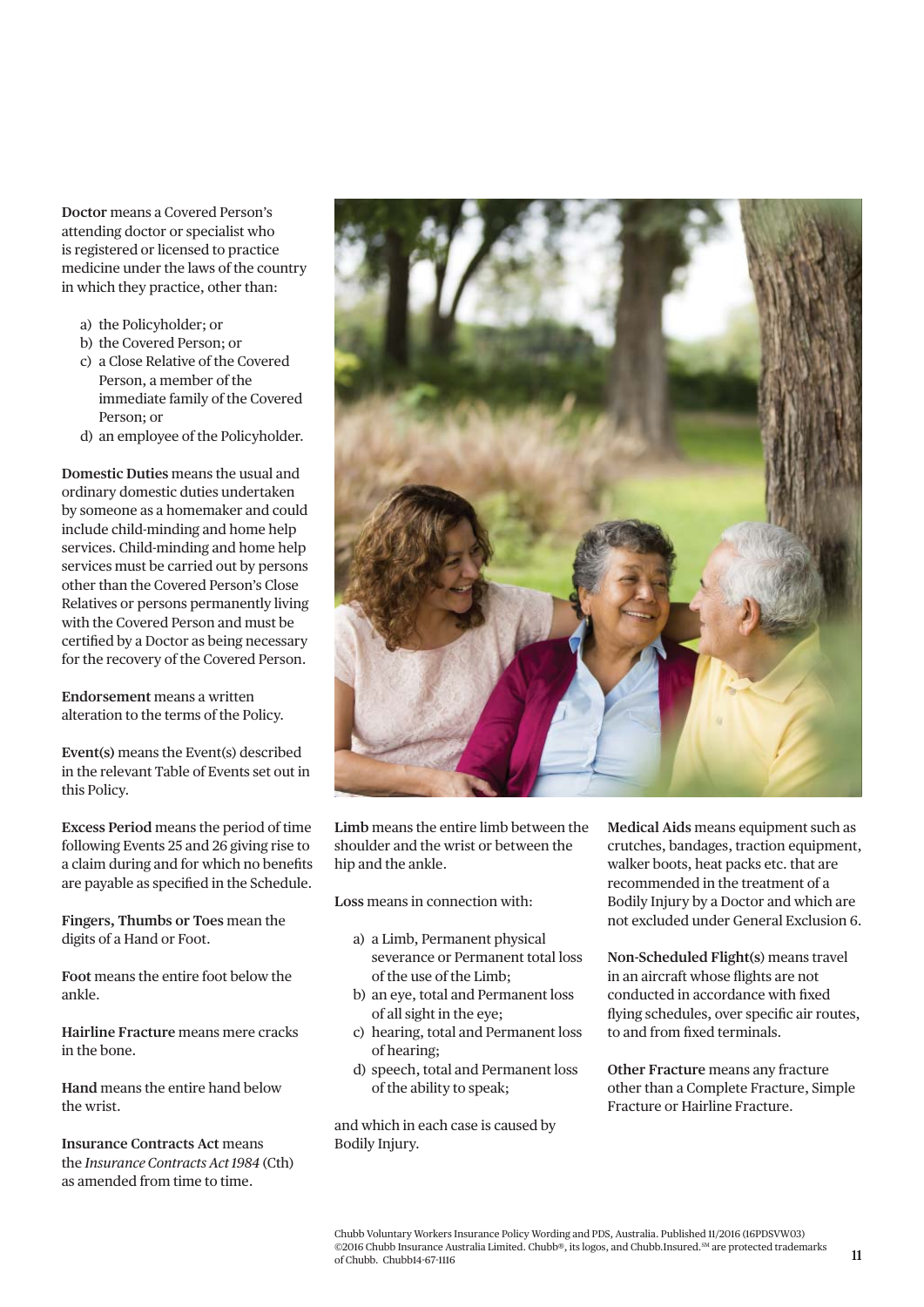**Parent** means parent, parent-in-law, step-parent or such person who was the Covered Person's primary care giver as a child.

**Paraplegia** means the Permanent loss of use of both legs and the Permanent loss of use of the whole of or part of the lower half of the body.

**Period of Insurance** means the period shown on the current Schedule or such shorter time if the Policy is terminated and for which cover applies under the Policy.

**Permanent** means having lasted twelve (12) consecutive months from the date of the Bodily Injury and at the expiry of that period, being beyond hope of improvement.

**Permanent Total Disablement** means where in the opinion of a Doctor:

a) the Covered Person is entirely and continuously unable to engage in, perform or attend to any occupation or business for which

they are reasonably qualified by reason of education, training or experience; and

b) the disability has lasted twelve (12) consecutive months from the date of the Bodily Injury and at the expiry of that period, being beyond hope of improvement.

**Policy** means this PDS and Policy Wording, the current Schedule and any other documents We may issue to the Policyholder that We advise will form part of the Policy (e.g. Endorsements and SPDSs).

**Policyholder** means the named company or organisation listed as the Policyholder in the Schedule with whom We enter into the Policy. They are the contracting insured.

**Pre-Existing Medical Condition** means

a) any physical defect or condition for which treatment, medication or advice (including advice for treatment) has been received or prescribed by a Doctor or Dentist in the three (3) years immediately prior to becoming a Covered Person under the Policy; or

b) a condition of which a reasonable person in the circumstances would be expected to be aware of in the three (3) months immediately prior to becoming a Covered Person under the Policy.

**Premium** means the premium as shown in the Schedule that is payable in respect of the Policy by the Policyholder.

**Professional Sport** means any sport for which a Covered Person receives a fee, allowance, sponsorship or monetary reward as a result of their participation, which in totality accounts for more than fifteen percent (15%) of their annual income from all sources.

**Quadriplegia** means the Permanent loss of use of both arms and both legs.

**Renewal Period** means the period of insurance applicable to the Renewal Policy.

**Renewal Policy** means the voluntary workers policy underwritten by Us which takes effect immediately at the end of the Period of Insurance.

#### **Salary** means:

a) in the case of a salaried employee (not otherwise covered below under b) or c), their weekly pretax and pre-personal deductions income, excluding commission, bonuses, overtime payments and any allowances, averaged during the period of twelve (12) months immediately preceding the date of Temporary Partial Disablement or Temporary Total Disablement (whichever is relevant) or over such shorter period as they have been employed. Where commission, bonuses, overtime payments and any allowances are made more regularly than on an annual basis and form part of the



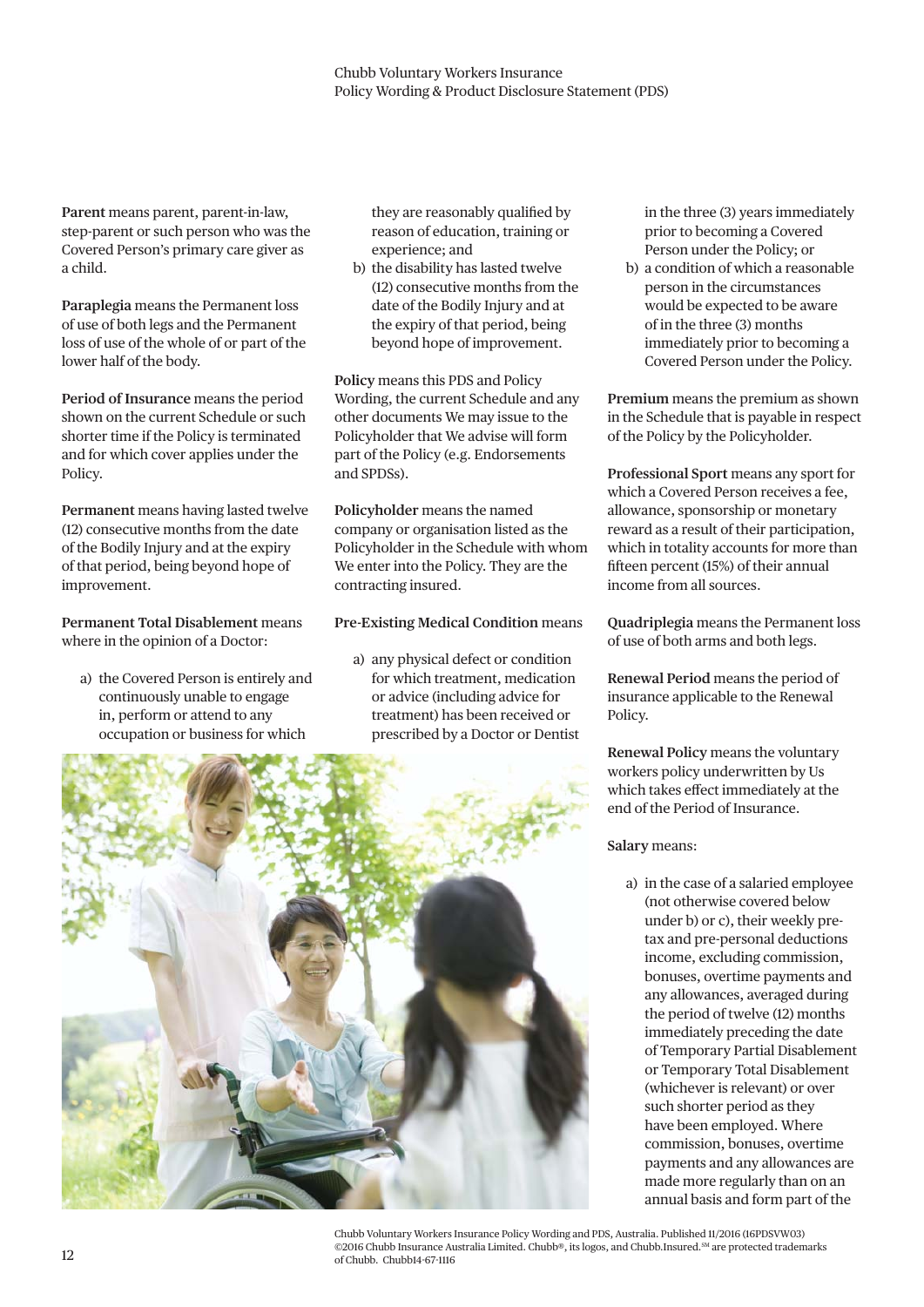employee's total remuneration package they will be included as part of the employee's weekly pretax income; or

- b) in the case of a salary packaged employee or T.E.C. (that is, total employment cost), their weekly pre-tax income derived from personal exertion (including, but not limited to wages, motor vehicle and/or travel allowances, club subscriptions and fees, housing loan or rental subsidy, clothing and meal allowances), before personal deductions (but excluding bonuses, commissions, overtime payments), averaged over the period of twelve (12) months immediately preceding the date of Temporary Partial Disablement or Temporary Total Disablement (whichever is relevant) or over such shorter period as they have been employed. Where commission, bonuses, overtime payments and any allowances are made more regularly than on an annual basis and form part of the employee's total remuneration package they will be included as part of the employee's weekly pre-tax income; or
- c) in the case of a self-employed person, their weekly pre- tax income derived from personal exertion, after deduction of all expenses incurred in connection with the derivation of that income, averaged over the period of twelve (12) months immediately preceding the date of Temporary Partial Disablement or Temporary Total Disablement (whichever is relevant) or over such shorter period as they have been selfemployed.

**Schedule** means the schedule listing the benefits and limits which is issued by Us to the Policyholder.

**Seek Employment** means the Covered Person being registered with the government agency or department in their country of residence which is responsible for providing unemployment services (such as Centrelink in Australia) and/ or a recruitment company and then providing Us with proof of a minimum of two (2) new job applications per week.

**Simple Fracture** means a fracture in which there is a basic and uncomplicated break in the bone and which in the opinion of a Doctor requires minimal and uncomplicated medical treatment.

**Specially Designated List** means names of a person, entities, groups, or corporate specified on a list who are subject to trade or economic sanctions or other such similar laws or regulations of the United States of America, Australia, United Nations, European Union or United Kingdom.

**Spouse/Partner** means a Covered Person's husband or wife and includes a de-facto and/or life partner with whom a Covered Person has continuously cohabited for a period of three (3) months or more at the time of loss.

**Temporary Partial Disablement** means where in the opinion of a Doctor, the Covered Person is temporarily unable to engage in a substantial part of their usual occupation or business duties resulting in their earnings post Bodily Injury of at least 25% less than their Salary, provided the Covered Person is under the regular care of and acting in accordance with the instructions or advice of a Doctor.

**Temporary Total Disablement** means where in the opinion of a Doctor, the Covered Person is temporarily unable to engage in any aspect of their usual occupation or any of their business duties, provided the Covered Person is under the regular care of and acting in accordance with the instructions or

advice of a Doctor.

**Tooth** means a sound and natural permanent tooth but does not include first or milk teeth, dentures, implants and dental fillings.

**War** means war, whether declared or not, or any warlike activities, including use of military force by any sovereign

nation to achieve economic, geographic, nationalistic, political, racial, religious or other ends.

**We/Our/Us** means Chubb Insurance Australia Limited (ABN 23 001 642 020) who is the insurer/issuer of the Policy.

**Work Experience** means work undertaken with the Policyholder for a defined temporary period, either voluntarily or for a stipend, by a person who is not an employee of the Policyholder, provided such work is arranged in conjunction with an educational, training or similar institution for the purpose of that person gaining vocational experience or developing practical skills.

**Other documents issued by Us that form the Policy may also contain**  general or specific definitions.

Chubb Voluntary Workers Insurance Policy Wording and PDS, Australia. Published 11/2016 (16PDSVW03) ©2016 Chubb Insurance Australia Limited. Chubb®, its logos, and Chubb.Insured.<sup>SM</sup> are protected trademarks of Chubb. Chubb14-67-1116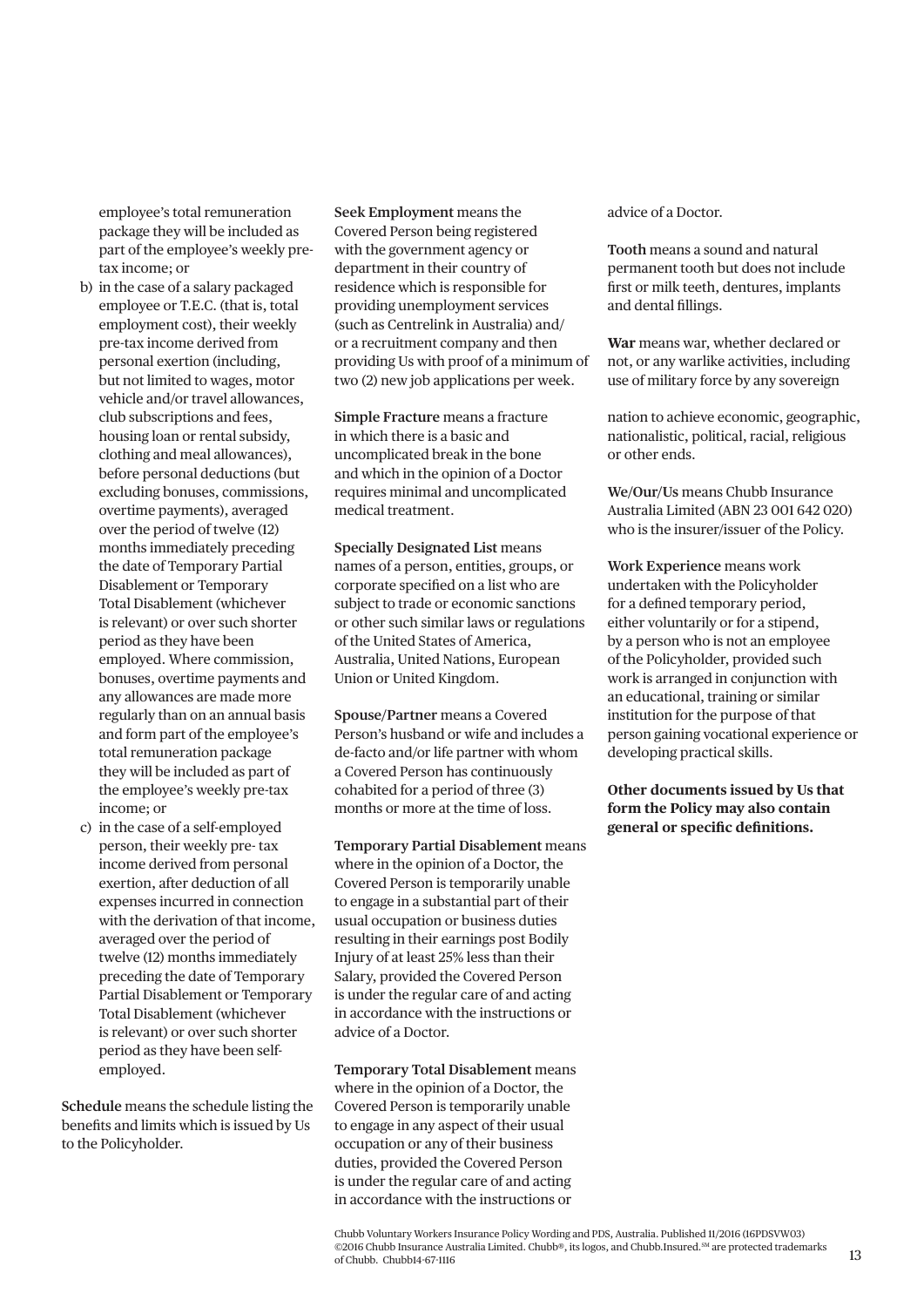# Accident

#### **Extent of Cover**

Subject to the other terms, conditions and exclusions of the Policy:

#### **Bodily Injury**

If during the Period of Insurance and whilst the person is a Covered Person and engaging in voluntary work on behalf of the Policyholder, the Covered Person suffers from a Bodily Injury which results directly in the occurrence of one (1) or more of the Events listed in the Table of Events below under Parts A, B, C and/or D, We will pay the corresponding benefit shown in the Table of Events, provided:

- a) the Event occurs within twelve (12) months of the date of the Bodily Injury; and
- b) the Bodily Injury occurs during the Period of Insurance; and
- c) with respect to Events 25 and 26, the Event occurs during the Period of Insurance or any Renewal Period; and
- d) an amount is shown in the Schedule referable to the percentage of the sum insured of the Event(s) on the Table of Events.



Chubb Voluntary Workers Insurance Policy Wording and PDS, Australia. Published 11/2016 (16PDSVW03) ©2016 Chubb Insurance Australia Limited. Chubb®, its logos, and Chubb.Insured.SM are protected trademarks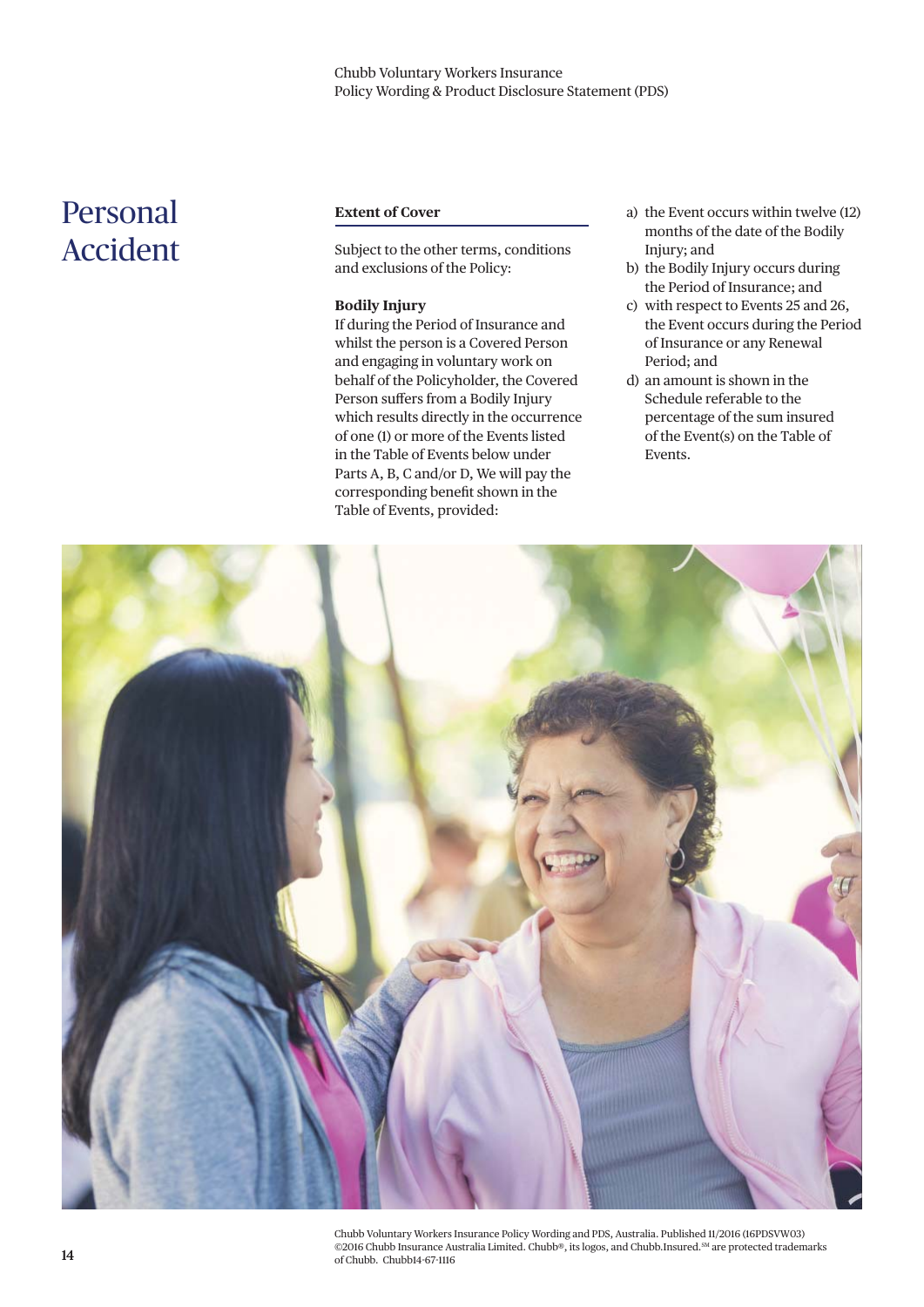#### **Part A - Lump Sum Benefits**

#### **Cover for an Event under this Part applies only if an amount for that Event is shown in the Schedule against Part A - Lump Sum Benefits**

|    | <b>Part A - Lump Sum Benefits</b>                                                                                                                                                                                                                 |                                                                                                                                   |  |
|----|---------------------------------------------------------------------------------------------------------------------------------------------------------------------------------------------------------------------------------------------------|-----------------------------------------------------------------------------------------------------------------------------------|--|
|    |                                                                                                                                                                                                                                                   |                                                                                                                                   |  |
|    | <b>Sum Benefits</b>                                                                                                                                                                                                                               | Cover for an Event under this Part applies only if an amount for that Event is shown in the Schedule against Part A - Lump        |  |
|    | Events<br>Note: the following Event(s) must occur at or within twelve (12) months from<br>the date of the Bodily Injury.                                                                                                                          | <b>Benefits</b><br>The percentage of the amount shown in the Schedule against Part A - Lump Sum Benefits<br>(per Covered Person). |  |
| 1. | Accidental Death                                                                                                                                                                                                                                  | 100%                                                                                                                              |  |
| 2. | Permanent Total Disablement                                                                                                                                                                                                                       | 100%                                                                                                                              |  |
| 3. | Paraplegia or Quadriplegia                                                                                                                                                                                                                        | 100%                                                                                                                              |  |
|    | 4. Loss of sight of both eyes                                                                                                                                                                                                                     | 100%                                                                                                                              |  |
| 5. | Loss of sight of one (1) eye                                                                                                                                                                                                                      | 100%                                                                                                                              |  |
| 6. | Loss of use of one (1) or more Limbs                                                                                                                                                                                                              | 100%                                                                                                                              |  |
| 7. | Permanent and incurable insanity                                                                                                                                                                                                                  | 100%                                                                                                                              |  |
| 8. | Permanent Loss of<br>(a) hearing in both ears<br>(b) the lens in both eyes                                                                                                                                                                        | 100%<br>100%                                                                                                                      |  |
| 9. | Permanent Loss of<br>(a) hearing in one (1) ear<br>(b) the lens in one (1) eye                                                                                                                                                                    | 30%<br>60%                                                                                                                        |  |
|    | 10. Permanent Loss of use of four (4) Fingers and Thumb<br>of either Hand                                                                                                                                                                         | 80%                                                                                                                               |  |
|    | 11. Burns:<br>(a) Third degree burns and/or resultant disfigurement<br>which covers more than 20% of the entire external body<br>(b) Second degree burns and/or resultant disfigurement<br>which covers more than 20% of the entire external body | 50%<br>25%                                                                                                                        |  |
|    | 12. Permanent Loss of use of four (4) Fingers of either Hand                                                                                                                                                                                      | 50%                                                                                                                               |  |
|    | 13. Permanent Loss of use of one (1) Thumb of either Hand:<br>(a) both joints<br>$(b)$ one $(1)$ joint                                                                                                                                            | 40%<br>20%                                                                                                                        |  |
|    | 14. Permanent Loss of use of Fingers of either Hand:<br>$(a)$ three $(3)$ joints<br>$(b)$ two $(2)$ joints<br>$(c)$ one $(1)$ joint                                                                                                               | 15%<br>10%<br>$5\%$                                                                                                               |  |
|    | 15. Permanent Loss of use of Toes of either Foot:<br>$(a)$ all - one $(1)$ Foot<br>(b) great - both joints<br>$(c)$ great - one $(1)$ joint<br>(d) other than great - each Toe                                                                    | 15%<br>5%<br>$3\%$<br>$1\%$                                                                                                       |  |
|    | 16. Fractured leg or patella with established non-union                                                                                                                                                                                           | 10%                                                                                                                               |  |
|    | 17. Shortening of leg by at least 5 cm                                                                                                                                                                                                            | 7.5%                                                                                                                              |  |
|    | 18. Loss of at least fifty percent (50%) of all sound and natural<br>teeth, including capped or crowned teeth, but excluding<br>first teeth and dentures                                                                                          | 1% to a maximum of \$10,000 in total.                                                                                             |  |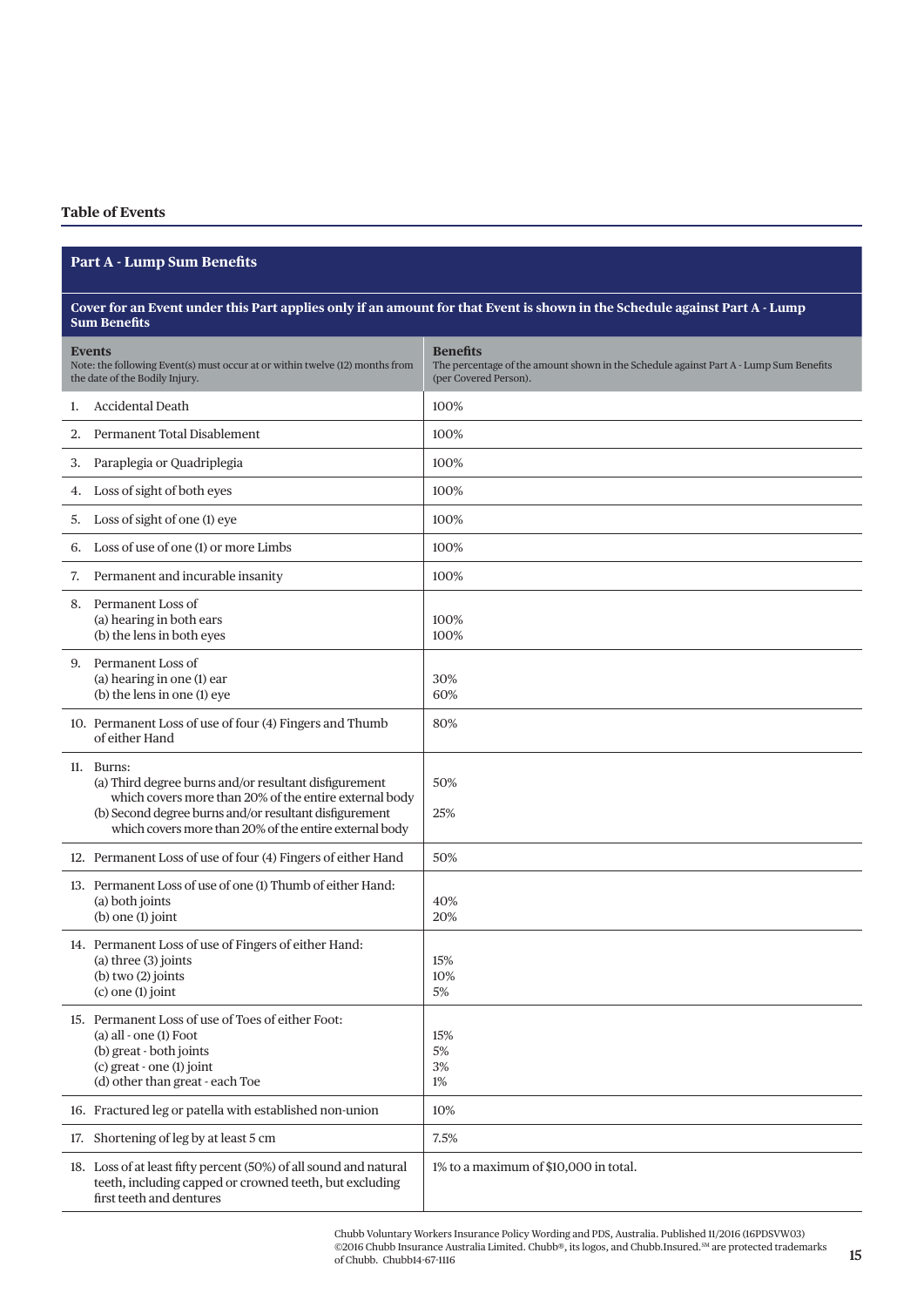#### **Part A - Lump Sum Benefits, continued**

#### **Cover for an Event under this Part applies only if an amount for that Event is shown on the Schedule against Section 1,**  Part A - Lump Sum Benefits.

| <b>Events</b><br>Note: the following Event(s) must occur at or within twelve (12) months from<br>the date of the Bodily Injury. | <b>Benefits</b><br>The percentage of the amount shown in the Schedule against Part A - Lump Sum Benefits<br>(per Covered Person).                                                                                                                                                            |
|---------------------------------------------------------------------------------------------------------------------------------|----------------------------------------------------------------------------------------------------------------------------------------------------------------------------------------------------------------------------------------------------------------------------------------------|
| 19. Permanent partial disablement not otherwise provided<br>for under Events 2 to 18 inclusive.                                 | Such percentage of the lump sum benefit insured which corresponds to the<br>percentage reduction in whole bodily function as certified by no fewer than<br>three (3) Doctors, one of whom will be the Covered Person's treating Doctor<br>and the remaining two (2) will be appointed by Us. |
|                                                                                                                                 | In the event of a disagreement, the amount payable will be the average of the<br>three (3) opinions.                                                                                                                                                                                         |
|                                                                                                                                 | The maximum amount We will pay is 75% of the lump sum benefit insured.                                                                                                                                                                                                                       |

#### **Part B Bodily Injury Benefits**

#### Part B - Bodily Injury Resulting In Surgery - Benefits

Cover for an Event under this Part applies only if:

- a) an amount is shown in the Schedule against Part B Bodily Injury Resulting in Surgery Benefits; and
- b) the surgery is undertaken outside of Australia.

| <b>Events</b><br>Note: the following Event(s) must occur within twelve (12) months of the<br>date of the Bodily Injury. | <b>Benefits</b><br>The percentage of the amount shown in the Schedule against Part B - Bodily Injury Resulting<br>in Surgery - Benefits (per Covered Person). |
|-------------------------------------------------------------------------------------------------------------------------|---------------------------------------------------------------------------------------------------------------------------------------------------------------|
| 20. Craniotomy                                                                                                          | 100%                                                                                                                                                          |
| 21. Amputation of a Limb                                                                                                | 100%                                                                                                                                                          |
| 22. Fracture of a Limb requiring open reduction                                                                         | 50%                                                                                                                                                           |
| 23. Dislocation requiring open reduction                                                                                | 25%                                                                                                                                                           |
| 24. Any other surgical procedure carried out under a general<br>anaesthetic                                             | 5%                                                                                                                                                            |

#### Part B - Weekly Benefits - Bodily Injury

Cover for an Event under this Part applies only if an amount is shown on the Schedule against Section 1, Part B - Weekly Benefits -Bodily Injury.

| <b>Events</b><br>Note: the following Event(s) must occur within twelve (12) months of the<br>date of the Bodily Injury and whilst the Policy or Renewal Policy is in force. | <b>Benefits</b>                                                                                                                                                                                                                                                                                                                                                                                                                                                                                                                                                                                                                                                                              |
|-----------------------------------------------------------------------------------------------------------------------------------------------------------------------------|----------------------------------------------------------------------------------------------------------------------------------------------------------------------------------------------------------------------------------------------------------------------------------------------------------------------------------------------------------------------------------------------------------------------------------------------------------------------------------------------------------------------------------------------------------------------------------------------------------------------------------------------------------------------------------------------|
| Temporary Total Disablement<br>25.                                                                                                                                          | From the date of Temporary Total Disablement and whilst the Temporary<br>Total Disablement persists, subject to the Benefit Period, We will, for the<br>Benefit Period, pay up to the weekly benefit amount shown in the Schedule<br>against Part B - Weekly Benefits - Bodily Injury, but not exceeding the<br>percentage of Salary shown in the Schedule of the Covered Person's Salary.                                                                                                                                                                                                                                                                                                   |
| Temporary Partial Disablement<br>26.                                                                                                                                        | From the date of Temporary Partial Disablement and whilst the Temporary<br>Partial Disablement persists, subject to the Benefit Period, We will, for the<br>Benefit Period, pay up to the weekly benefit amount shown in the Schedule<br>against Part B - Weekly Benefits - Bodily Injury less any amount of current<br>earnings as a result of working in a reduced capacity, provided the combined<br>amount does not exceed the percentage of Salary shown in the Schedule of the<br>Covered Person's Salary. If the Covered Person is able to return to work in a<br>reduced capacity, yet elects not to do so, then the benefit payable shall be<br>25% of the Covered Person's Salary. |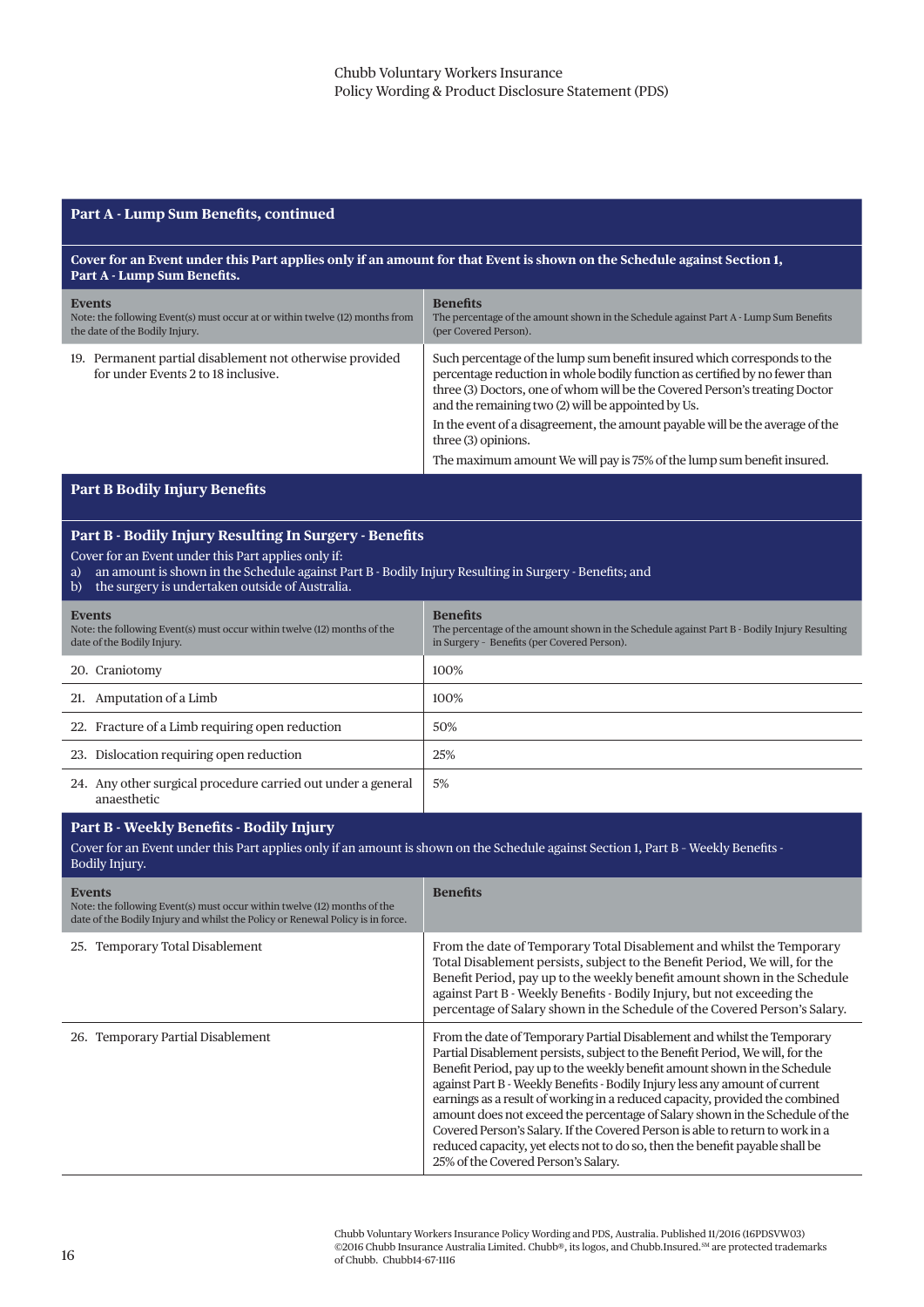#### **Part C - Fractured Bones - Lump Sum Benefits**

#### Cover for an Event under this Part applies only if an amount is shown in the Schedule against Part C - Fractured Bones - Lump Sum Benefits.

| <b>Events</b><br>Note: the following Event(s) must occur within twelve (12) months of the<br>date of the Bodily Injury. | <b>Benefits</b><br>The benefits shown below are a percentage of the amount shown on the Schedule against<br>Part C - Fractured Bones - Lump Sum Benefits (Per Covered Person). |
|-------------------------------------------------------------------------------------------------------------------------|--------------------------------------------------------------------------------------------------------------------------------------------------------------------------------|
| 27. Neck, skull or spine (Complete Fracture)                                                                            | 100%                                                                                                                                                                           |
| 28. Hip                                                                                                                 | 75%                                                                                                                                                                            |
| 29. Jaw, pelvis, leg, ankle or knee (Complete Fracture or<br>Other Fracture)                                            | 50%                                                                                                                                                                            |
| 30. Cheekbone, shoulder or Simple Fracture, Hairline<br>Fracture or Other Fracture of neck, skull or spine              | 30%                                                                                                                                                                            |
| 31. Arm, elbow, wrist or ribs (Complete Fracture or Other<br>Fracture)                                                  | 25%                                                                                                                                                                            |
| 32. Jaw, pelvis, leg, ankle or knee (Simple Fracture or<br>Hairline Fracture)                                           | 20%                                                                                                                                                                            |
| 33. Nose or collarbone                                                                                                  | 20%                                                                                                                                                                            |
| 34. Arm, elbow, wrist or ribs (Simple Fracture or Hairline<br>Fracture)                                                 | 10%                                                                                                                                                                            |
| 35. Finger, Thumb, Foot, Hand or Toe                                                                                    | 7.5%                                                                                                                                                                           |

The maximum benefit payable for any one (1) Bodily Injury resulting in fractured bones shall be the amount shown in the Schedule against Part C - Fractured Bones -Lump Sum Benefits.

In the case of an established non-union of any of the above fractures, notwithstanding the maximum benefi t payable amount, We will pay an additional benefi t of 5% of the amount shown in the Schedule against Part C - Fractured Bones - Lump Sum Benefits.

#### **Part D - Loss of Teeth or Dental Procedures - Lump Sum Benefits**

Cover for an Event under this Part applies only if an amount is shown in the Schedule against Part D – Loss of Teeth or Dental Procedures - Lump Sum Benefits.

| Events<br>Note: the following Event(s) must occur within twelve (12) months of the<br>date of the Bodily Injury. | <b>Benefits</b><br>The benefits shown below are a percentage of the amount shown in the Schedule against Part<br>D - Loss of Teeth or Dental Procedures - Limit per Tooth (Per Covered Person). |
|------------------------------------------------------------------------------------------------------------------|-------------------------------------------------------------------------------------------------------------------------------------------------------------------------------------------------|
| 42. Loss of teeth or full capping of teeth                                                                       | 100%                                                                                                                                                                                            |
| 43. Partial capping of teeth                                                                                     | 50%                                                                                                                                                                                             |

The maximum benefit payable for any one (1) Bodily Injury resulting in loss of teeth or dental procedures shall be the amount shown in the Schedule against Part D - Loss of Teeth or Dental Procedures - Lump Sum Benefits.

The maximum benefit payable per Tooth shall be limited to the amount shown in the Schedule.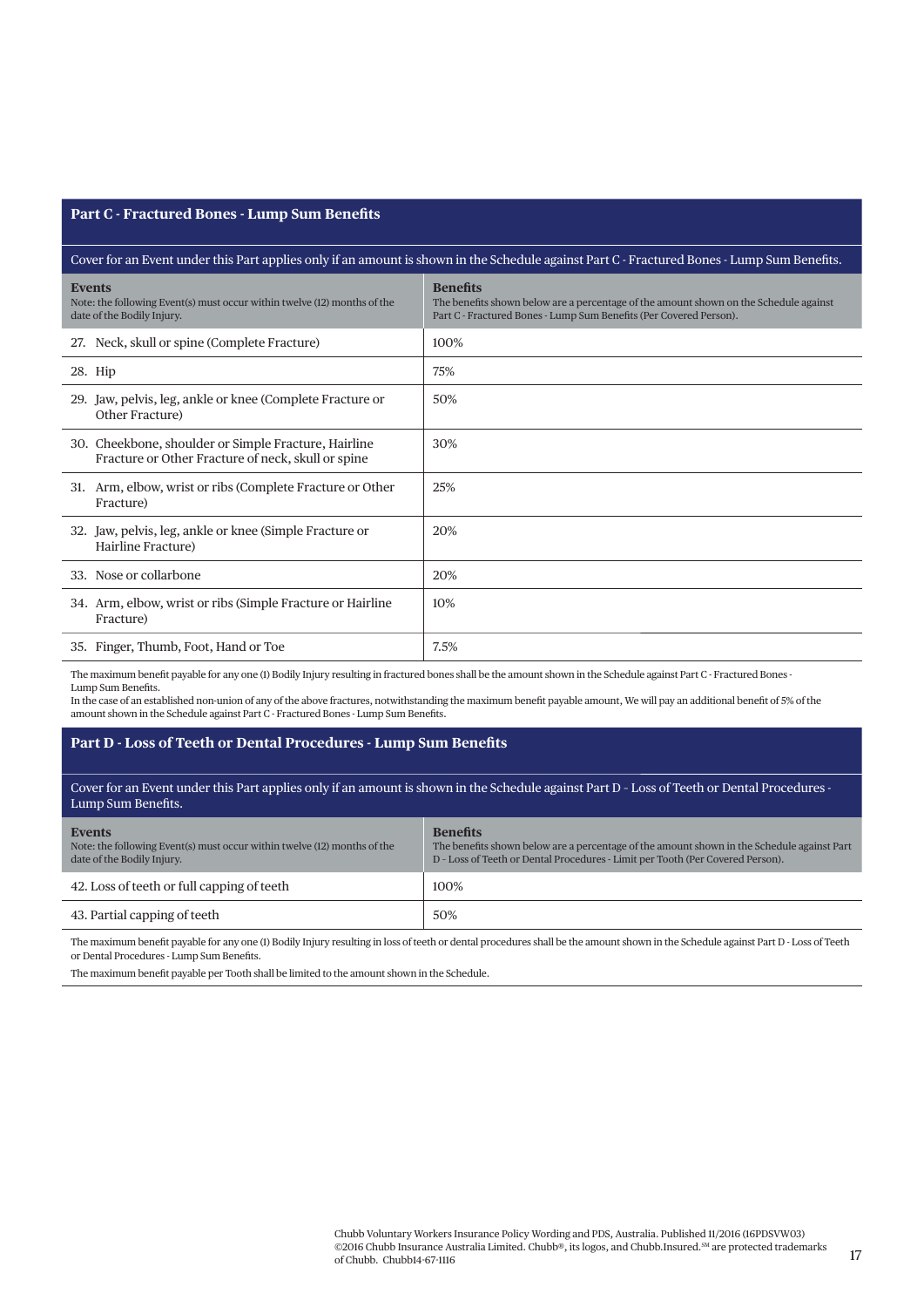## Additional Cover Under the Policy

#### **1. Exposure**

If during the Period of Insurance and whilst the person is a Covered Person and engaging in voluntary work on behalf of the Policyholder, the Covered Person is exposed to the elements as a result of an Accident and within twelve (12) months of the Accident the Covered Person suffers from any of the Events outlined in the Table of Events (1-19) as a direct result of that exposure, the Covered Person will be deemed for the purpose of the Policy to have suffered a Bodily Injury on the date of the Accident.

#### **2. Disappearance**

If during the Period of Insurance and whilst the person is a Covered Person and engaging in voluntary work on behalf of the Policyholder, the Covered Person disappears in any manner whatsoever and the Covered Person's body has not been found within twelve (12) months after the date of that disappearance, the Covered Person will be deemed to have died as a result of a Bodily Injury at the time of their disappearance.

Where the Accidental Death benefit in the Table of Events (Event 1) is payable because of a disappearance, We will only pay that benefit after the Policyholder or the legal representatives of the Covered Person's estate has given Us a signed undertaking that the benefit will be repaid to Us if, after Our payment, it is found that the Covered Person did not die as a result of a Bodily Injury.

#### **3. Escalation of Claim Benefit**

After payment of a benefit under Events 25 or 26 continuously for twelve (12) months and again after each subsequent period of twelve (12) months during which a benefit is paid, the benefit will be increased by 5% per annum. Note that any continuation benefits shall still not exceed the total maximum Benefit Period as shown in the Schedule.

#### **4. Guaranteed Payment**

If during the Period of Insurance and whilst the person is a Covered Person and engaging in voluntary work on behalf of the Policyholder, the Covered Person sustains a Bodily Injury for which benefits are payable under Event 25, provided that medical evidence is presented from a Doctor certifying that the total period of Temporary Total Disablement will be a minimum of twenty-six (26) continuous weeks, and We agree with this certification. We will pay at the time of first payment twelve (12) weeks benefits. Note that any guaranteed payment shall still not exceed the total maximum Benefit Period as shown in the Schedule.

#### **5. Tuition or Advice Expenses**

If during the Period of Insurance and whilst the person is a Covered Person and engaging in voluntary work on behalf of the Policyholder, the Covered Person sustains a Bodily Injury for which a benefit is payable under Events 25 or 26, We will reimburse expenses incurred by the Covered Person for tuition or advice for a Covered Person by a licensed vocational school, provided such tuition or advice is undertaken with Our prior written agreement and that evidence is presented from a Doctor certifying the tuition or advice is medically necessary.

Reimbursement under this provision will be limited to the actual costs incurred by the Covered Person up to the maximum amount shown in the Schedule against Tuition or Advice Expenses.

**6. Unexpired Membership Benefit** If during the Period of Insurance and whilst the person is a Covered Person and engaging in voluntary work on behalf of the Policyholder, the Covered Person sustains a Bodily Injury which results in a benefit being paid under:

- a) Events 2 to 8; or
- b) Events 25 and/or 26 for which
	- a Doctor certifies in writing will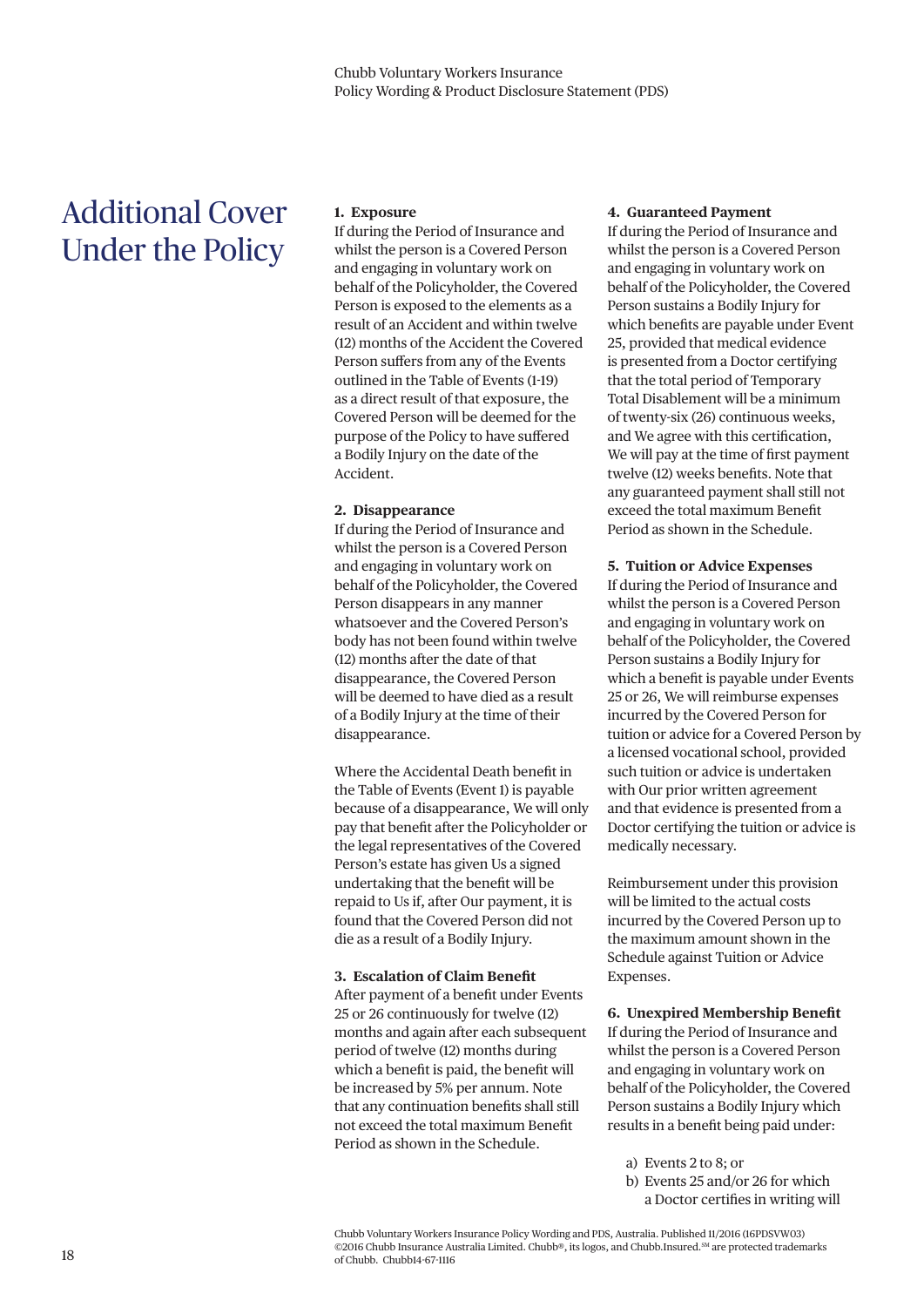continue for a minimum period of twenty-six (26) weeks;

and it is certified by a Doctor as preventing the Covered Person from continuing their participation in any sport or gym activity for which they have pre-paid a membership, association or registration fee, We will pay the Policyholder or Covered Person a pro-rata refund of such fees paid for the current season or membership period, up to the amount shown in the Schedule against Unexpired Membership Benefit.

#### **7. Visitors Benefi t**

If during the Period of Insurance a third party visits the Policyholder's premises in a business capacity and sustains a bodily injury which would, had the visitor been a Covered Person, result in a benefit being paid under Event 1 or Event 2, We agree to pay the Policyholder the benefit amount shown in the Schedule against Visitors Benefit.

#### **8. Corporate Image Protection**

If during the Period of Insurance and whilst the person is a Covered Person and engaging in voluntary work on behalf of the Policyholder, the Covered Person suffers a Bodily Injury, and in Our opinion this is likely to result in a valid claim under the Policy with respect to Part A - Lump Sum Benefits for either:

- a) Event 1 Accidental Death; or
- b) Event 2 Permanent Total Disablement,

We will reimburse the Policyholder up to the amount shown in the Schedule against Corporate Image Protection for costs (other than the Policyholder's own internal costs) incurred for the engagement of image and/or public relations consultants; and/or the release of information through the media.

Costs must be incurred directly in connection with such a Bodily Injury, to protect and/or positively promote the Policyholder's business and image, and are subject to the Policyholder giving Us a signed undertaking that any amount paid to the Policyholder will be repaid to Us, if it is later found that a valid claim did not or will not eventuate.

#### **9. Independent Financial Advice**

If during the Period of Insurance and whilst the person is a Covered Person and engaging in voluntary work on behalf of the Policyholder, the Covered Person sustains a Bodily Injury for which benefits are payable under Events 1 to 8, We will, in addition to payment of the benefit, and at the request of the Policyholder, the Covered Person or representatives of the Covered Person's estate, pay for professional financial advice in respect of the payment of the benefit for Events 1 to 8. Provided, however that such advice is provided by an independent financial advisor who is not a Close Relative of the Covered Person and who is authorised and regulated by the Australian Securities and Investments Commission to provide such financial advice. The maximum benefit payable for any one (1) Event is the amount shown in the Schedule against Independent Financial Advice.

#### **10. Funeral Expenses**

If during the Period of Insurance and whilst the person is a Covered Person and engaging in voluntary work on behalf of the Policyholder, the Covered Person suffers an Accidental Death We will reimburse the Policyholder or the estate of the Covered Person up to the amount shown in the Schedule against Funeral Expenses for:

- a) all reasonable funeral, burial or cremation and associated expenses; or
- b) all reasonable expenses incurred in transporting the Covered Person's body or ashes to a place nominated by the legal representative of the Covered Person's estate.

#### 11. Coma Benefit

If during the Period of Insurance and whilst the person is a Covered Person and engaging in voluntary work on behalf of the Policyholder, the Covered Person sustains a Bodily Injury which directly causes or results in the Covered Person being in a state of continuous unconsciousness and the Covered Person or their legal representative presents Us with a written opinion of a Doctor which verifies that the direct cause of the continuous unconsciousness was the Bodily Injury, We will pay the Policyholder or the Covered Person or the Covered Person's legal representative a weekly amount for each week of continuous unconsciousness, up to a maximum number of consecutive weeks, as shown in the Schedule against Coma Benefit. If the state of continuous unconsciousness persists for a period of less than one (1) week, or for only part of any subsequent week, We will pay the Coma Benefit at the rate of one-seventh (1/7th) of the weekly amount for each day during which continuous unconsciousness continues, subject to the maximum number of weeks stated in the Schedule.

#### **12. Partner Retraining Benefit**

If during the Period of Insurance and whilst the person is a Covered Person and engaging in voluntary work on behalf of the Policyholder, the Covered Person suffers an Accidental Death or Permanent Total Disablement, We will pay, at the Policyholder's request, up to the amount shown in the Schedule against Partner Retraining Benefit.

This amount will be used towards the actual costs incurred for the training or retraining of the Covered Person's Spouse/Partner:

- a) for the purpose of obtaining gainful employment; or
- b) to improve their employment prospects; or
- c) to enable them to improve the quality of care they can provide to the Covered Person.

Chubb Voluntary Workers Insurance Policy Wording and PDS, Australia. Published 11/2016 (16PDSVW03) ©2016 Chubb Insurance Australia Limited. Chubb®, its logos, and Chubb.Insured.<sup>SM</sup> are protected trademarks of Chubb. Chubb14-67-1116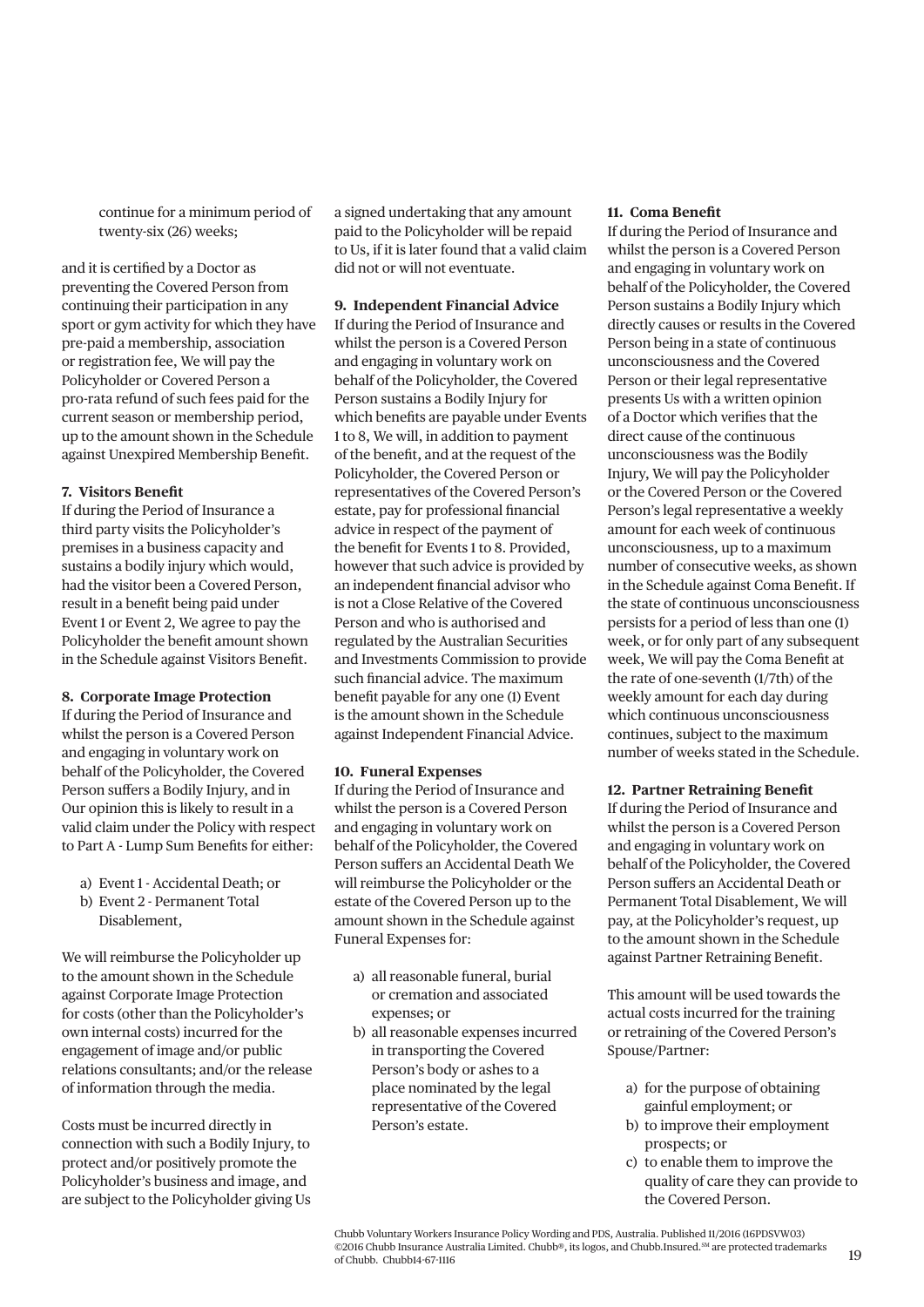Provided always that:

- a) the training is provided by a recognised institution with qualified skills to provide such training; and
- b) all such expenses are incurred within twenty-four (24) months from the date the Covered Person suffered the Bodily Injury for which the claim depends.

#### **13. Dependent Child Supplement**

If during the Period of Insurance and whilst the person is a Covered Person and engaging in voluntary work on behalf of the Policyholder, the Covered Person suffers a Bodily Injury resulting in Accidental Death and is survived by a Dependent Child(ren), We will pay the Covered Person's estate a lump sum benefit for each surviving Dependent Child subject to a maximum benefit with respect to any one (1) family as shown in the Schedule against Dependent Child Supplement.

#### **14. Orphaned Benefit**

If during the Period of Insurance and whilst the person is a Covered Person and engaging in voluntary work on behalf of the Policyholder, the Covered Person and their Spouse/Partner both suffer an Accidental Death as a result of the same Accident and they are survived by a Dependent Child(ren), We will pay to the Covered Person's estate, in addition to any benefit payable under Dependent Child Supplement, a lump sum benefit for each surviving Dependent Child subject to a maximum benefit amount in respect of any one (1) family as shown in the Schedule against Orphaned Benefit.

#### **15. Modification Expenses**

If during the Period of Insurance and whilst the person is a Covered Person and engaging in voluntary work on behalf of the Policyholder, the Covered Person sustains a Bodily Injury for which a benefit is payable under Events 2 or 3, We will reimburse the Policyholder or Covered Person up to the amount shown

in the Schedule against Modification Expenses, for actual costs incurred to modify the Covered Person's home and/or vehicle, or costs associated with relocating the Covered Person to a more suitable home, provided that evidence is presented from a Doctor certifying the modification and/or relocation is medically necessary.

#### **16. Chauffeur Services**

If during the Period of Insurance and whilst the person is a Covered Person and engaging in voluntary work on behalf of the Policyholder, the Covered Person sustains a Bodily Injury for which benefits are payable under Events 25 or 26, We will pay the Policyholder or Covered Person up to the amount shown in the Schedule against Chauffeur Services for a chauffeur or taxi service to and from the Covered Person's usual place of work and their usual place of residence if the Covered Person recovers sufficiently to return to work but is certified by a Doctor as being unable to drive a vehicle or travel on public transport.

**17. Non-Medicare Medical Expenses** If during the Period of Insurance and whilst the person is a Covered Person acting on behalf of the Policyholder to:

- a) provide services, without payment, to an educational, religious, charitable or benevolent organisation; or
- b) engage in a sporting activity:
	- i. in the capacity of a participant, adjudicator, judge, referee or umpire or in a similar capacity; or
	- ii. as an official, or otherwise to assist in the conduct of the sporting activity; or
	- iii. in his or her capacity as an elected or appointed official of a sporting organisation; or
- c) engage in youth activities organised by a voluntary organisation (for example, the Scout Association of Australia); or

d) undertake an activity that is part of an employment, education, training or youth program, or initiative, administered or funded by the Commonwealth, including specialist employment services for people with disabilities (where a law of a State or Territory relating to workers' compensation does not apply), the Covered Person suffers from a Bodily Injury, We will pay the Non-Medicare Medical Expenses incurred up to the amount shown in the Schedule against Non-Medicare Medical Expenses. No cover is provided for Covered Persons engaging in voluntary work experience with the Policyholder (except to the extent that they are engaged in providing services, without payment, to an educational, religious, charitable or benevolent organisation on behalf of the Policyholder, or otherwise undertaking activities as described above).

#### **Non-Medicare Medical Expenses** means expenses:

- a) incurred within twelve (12) months of sustaining a Bodily Injury; and
- b) paid by a Covered Person or by the Policyholder for Doctor, physician, surgeon, nurse, physiotherapist, chiropractor, osteopath, hospital and/or ambulance services for the following treatments:
	- Medical
	- **Surgical**
	- X-ray
	- Chiropractic
- Osteopathic
	- Physiotherapy
	- **Hospital**
	- Nursing Treatment

But does not include dental treatment, unless such treatment is necessarily required, to teeth other than dentures and is caused by the Bodily Injury referred to in (a) above.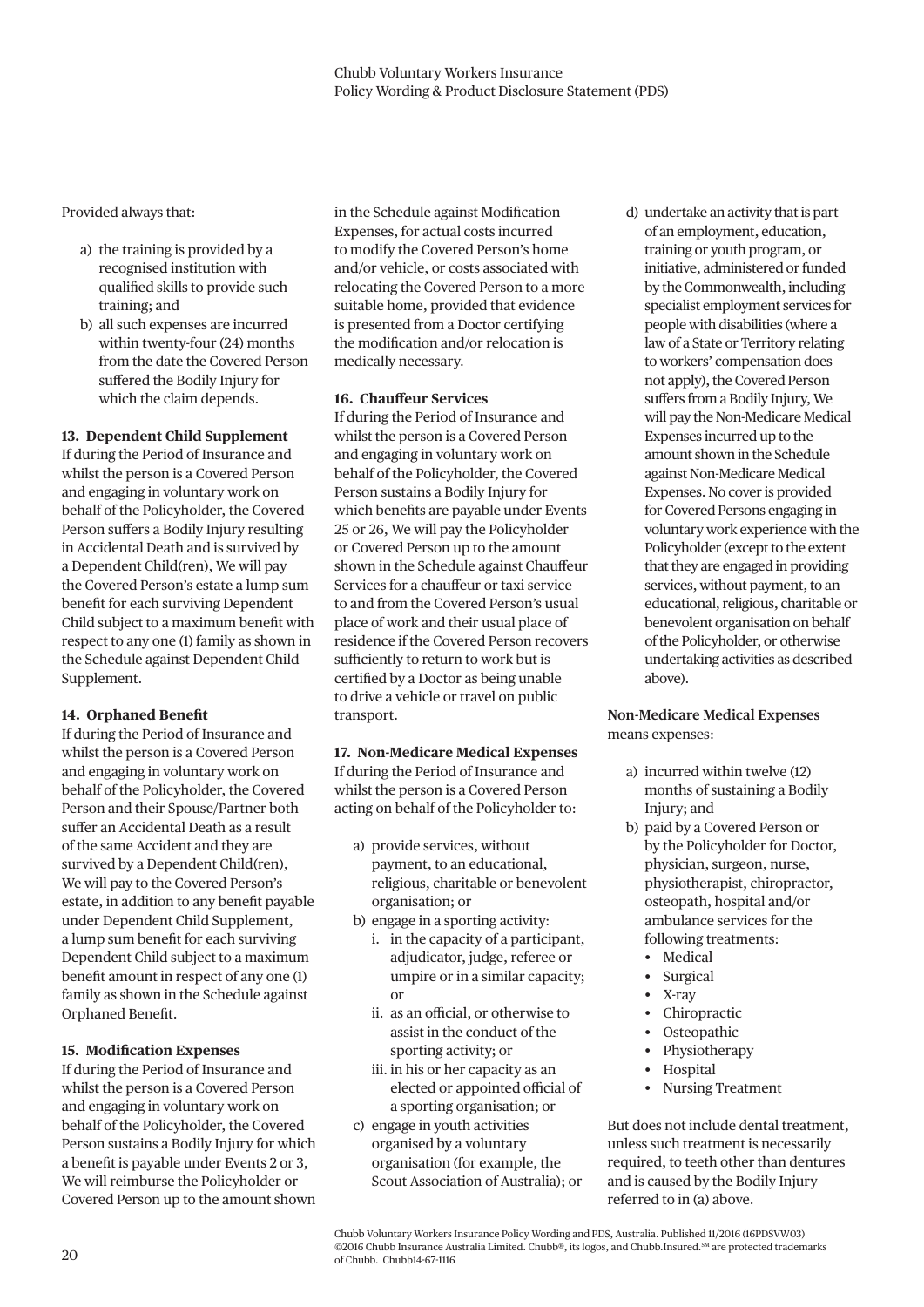Any benefit payable under Non-Medicare Medical Expenses is less any recovery made from any private health insurance fund with respect to the expense. No benefit is payable in respect of the Medicare gap, being the difference between payment made by Medicare and the Medicare Benefits Schedule fee for the expense.

#### **18. Emergency Home Help**

If during the Period of Insurance and whilst the person is a Covered Person and engaging in voluntary work on behalf of the Policyholder, the Covered Person suffers from a Bodily Injury which results in Event 25 and/ or 26 described in Part B of the Table of Events and is unable to carry out Domestic Duties, We will pay for the cost of reasonably and necessarily incurred Domestic Duties expenses as a result of that Bodily Injury up to the amount shown in the Schedule against - Emergency Home Help.

#### **19. Student Tutorial Costs**

If during the Period of Insurance and whilst the person is a Covered Person and engaging in voluntary work on behalf of the Policyholder, the Covered Person who is a student, suffers from a Bodily Injury which results in Event 25 and/or 26 described in Part B of the Table of Events and is unable to attend registered classes, We will pay the cost of reasonably and necessarily incurred home tutorial services as a result of that Bodily Injury up to the amount shown in the Schedule against - Student Tutorial Costs provided the Covered Person is registered as a full time student.

Home tutorial services must be carried out by persons other than the Covered Person's Close Relatives or persons permanently living with the Covered Person.

#### **20. Premature Birth/Miscarriage Benefi t**

If during the Period of Insurance and whilst the person is a Covered Person and engaging in voluntary work on

behalf of the Policyholder, the Covered Person sustains a Bodily Injury which results in premature childbirth (prior to twenty-six (26) weeks gestation) or miscarriage, We will pay the Policyholder or Covered Person the lump sum benefit amount shown in the Schedule against Premature Birth/ Miscarriage Benefit.

## **21. Accidental HIV Infection Benefit**

If during the Period of Insurance and whilst the person is a Covered Person and engaging in voluntary work on behalf of the Policyholder, the Covered Person is infected with the Human Immunodeficiency Virus (HIV) or any variation thereof or acquires Acquired Immune Deficiency Syndrome (AIDS) or AIDS Related Complex (ARC):

- a) as a direct result of Bodily Injury caused by a violent and physical bodily assault by another person on the Covered Person whilst they are a Covered Person and engaging in voluntary work on behalf of the Policyholder; or
- b) as a direct result of receiving medical treatment provided by a Doctor for a Covered Person's Bodily Injury which was sustained whilst the Covered Person was engaging in voluntary work on behalf of the Policyholder during the Period of Insurance;

We will pay the Covered Person the amount shown in the Schedule against Accidental HIV Infection Benefit, provided that:

- a) there is a positive diagnosis within one hundred and eighty (180) days days of the event giving rise to the HIV infection;
- b) any event leading to or likely to lead to a positive diagnosis of HIV is reported to Us and medical tests are carried out by a Doctor no more than forty-eight (48) hours from the date and time of the event giving rise to the HIV infection; and

c) a recognised laboratory carries out medical and clinical tests that conclusively prove that the Covered Person was not HIV positive at the time and date immediately before the event giving rise to the HIV infection. No benefit will be payable if you or the Covered Person fails to comply with or to provide the required level of proof.

#### **22. Bed Care**

If during the Period of Insurance and whilst the person is a Covered Person and engaging in voluntary work on behalf of the Policyholder, the Covered Person is confined to bed (other than in a hospital or other medical facility) as a result of a Bodily Injury, for a period in excess of forty-eight (48) hours, and the Covered Person presents Us with a written opinion of a Doctor that verifies that the Bodily Injury caused the Covered Person to be confined to bed, We will pay the Covered Person the weekly sum insured up to the maximum number of weeks as shown in the Schedule against Bed Care.

## **23. Terrorism Injury Benefit**

If during the Period of Insurance and whilst the person is a Covered Person and engaging in voluntary work on behalf of the Policyholder, the Covered Person sustains a Bodily Injury resulting from an Act of Terrorism for which a benefit is paid under Events 1 to 8, We will, in addition to payment of the benefit, also pay the Policyholder the amount shown in the Schedule against Terrorism Injury Benefit.

The maximum amount We will pay for all claims arising out of any one (1) event or series of related events during any one (1) Period of Insurance shall not exceed the Aggregate amount shown on the Schedule against Terrorism Injury Benefit.

Chubb Voluntary Workers Insurance Policy Wording and PDS, Australia. Published 11/2016 (16PDSVW03) ©2016 Chubb Insurance Australia Limited. Chubb®, its logos, and Chubb.Insured.<sup>SM</sup> are protected trademarks of Chubb. Chubb14-67-1116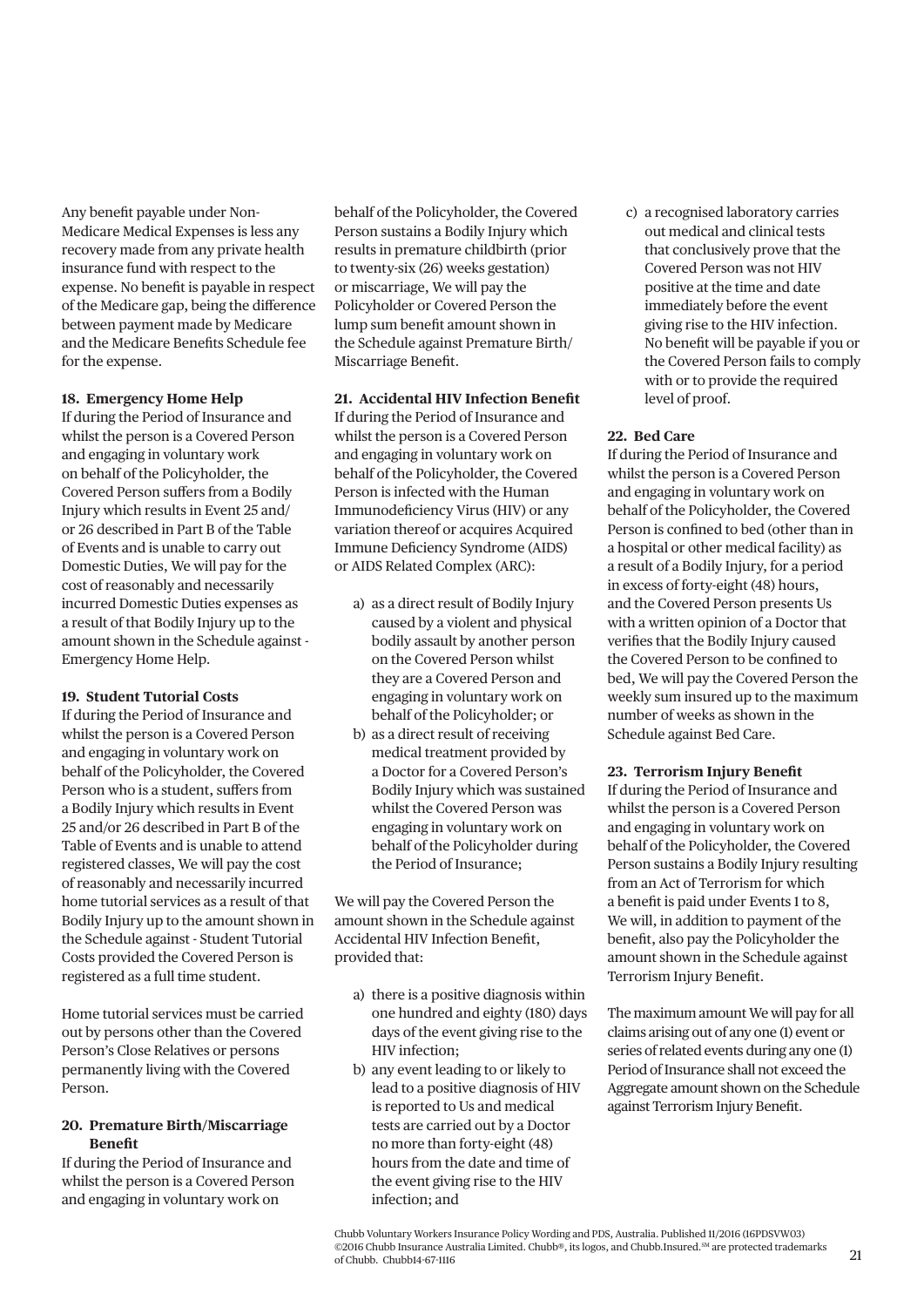#### **24. Accommodation and Transport Expenses**

If during the Period of Insurance and whilst the person is a Covered Person and engaging in voluntary work on behalf of the Policyholder, the Covered Person sustains a Bodily Injury and is admitted as an in-patient of a hospital, which is more than one hundred (100) kilometres from the Covered Person's normal place of residence, we will pay the actual and reasonable transport and/ or accommodation expenses incurred by their Spouse/Partner and/or Dependent Children to travel to or remain with the Covered Person, up to the amount shown in the Schedule against Accommodation and Transport Expenses, subject to any restriction to do so.

#### **25. Education Fund Benefit**

If during the Period of Insurance and whilst the person is a Covered Person engaging in voluntary work on behalf of the Policyholder, the Covered Person suffers a Bodily Injury resulting in Accidental Death, We will reimburse subsequently incurred school or university fees up to the maximum amount stated in the Schedule against Section 1, Education Fund Benefit for each surviving Dependent Child. The maximum amount per family is stated in the Schedule against Section 1, Education Fund Benefit.

#### **26. Out of Pocket Expenses**

If during the Period of Insurance and whilst the person is a Covered Person and engaging in voluntary work on behalf of the Policyholder, the Covered Person sustains a Bodily Injury which directly results in otherwise unforeseeable expenses for Medical Aids, local transportation (other than in an ambulance) for the purpose of seeking medical treatment, and other non-medical expenses such as clothing and non-medical equipment, We will pay the actual and reasonable costs incurred up to the maximum amount shown in the Schedule against Section 1, Out Of Pocket Expenses, provided that those costs are not insured elsewhere

under this Policy, or an expense to which General Exclusion 4 or 6 applies.

#### **27. Childcare Benefit**

If during the Period of Insurance and whilst the person is a Covered Person and engaging in voluntary work on behalf of the Policyholder, the Covered Person sustains a Bodily Injury for which a benefit is paid under Events 2 to 8, We will pay the Covered Person the actual and reasonable expenses necessarily incurred for the services of a registered childcare provider up to the amount stated in the Schedule against Childcare Benefit, but only in respect of additional costs that would not otherwise have been incurred.

#### **28. Work Experience Benefit**

If a person is undertaking authorised Work Experience with the Policyholder and, whilst performing occupational duties on behalf of the Policyholder sustains a Bodily Injury which, had the person been a Covered Person, would have resulted in a benefit being paid under Events 1 to 9, We will pay the Policyholder the amount shown in the Schedule against Work Experience Benefit.

#### **29. Workplace Assault Benefit**

If during the Period of Insurance and whilst the person is a Covered Person and engaging in voluntary work on behalf of the Policyholder, the Covered Person sustains a Bodily Injury as a result of an unprovoked assault, We will pay the Policyholder or Covered Person the amount shown in the Schedule against Workplace Assault Benefit.

#### **30. Workplace Trauma Benefit**

If during the Period of Insurance and whilst the person is a Covered Person and engaging in voluntary work on behalf of the Policyholder, the Covered Person witnesses a violent criminal act whilst at the premises of the Policyholder and does not sustain a Bodily Injury, We will pay the Policyholder or Covered Person the amount shown in the Schedule against Workplace Trauma Benefit.

#### **31. Personal Vehicle Excess Benefit and Rental Vehicle Reimbursement**

If during the Period of Insurance a Covered Person uses their personal motor vehicle to drive to or from the location of authorised voluntary work on behalf of the Policyholder, and incurs a liability or loss due to the theft of their personal motor vehicle occurring whilst the Covered Person is engaged in that voluntary work, or damage to their personal motor vehicle whilst they are driving to or from the authorised voluntary work, and they hold a comprehensive motor vehicle insurance policy, We will reimburse the Covered Person up to the corresponding amount stated in the Schedule against Personal Vehicle Excess Benefit, for:

- a) the excess amount paid under the Covered Person's comprehensive motor vehicle insurance; or
- b) the actual cost incurred for any repairs to the vehicle if this is less than the excess amount under the Covered Person's comprehensive motor vehicle insurance policy;

#### provided that:

- a) these liabilities or losses are not recoverable from any other source;
- b) damage to the Covered Person's personal motor vehicle did not occur during use on any road which is not a public road (sealed or unsealed); and
- c) operation of the Covered Person's personal motor vehicle is not in violation of the terms of the applicable comprehensive motor vehicle insurance policy.

We will also pay up to the corresponding amounts stated in the Schedule against Rental Vehicle Reimbursement, for the actual cost incurred for rental of a comparable motor vehicle, in the event that the Covered Person's personal motor vehicle is unavailable for use as a direct result of theft or damage as described above, provided that these costs are not recoverable from any other source.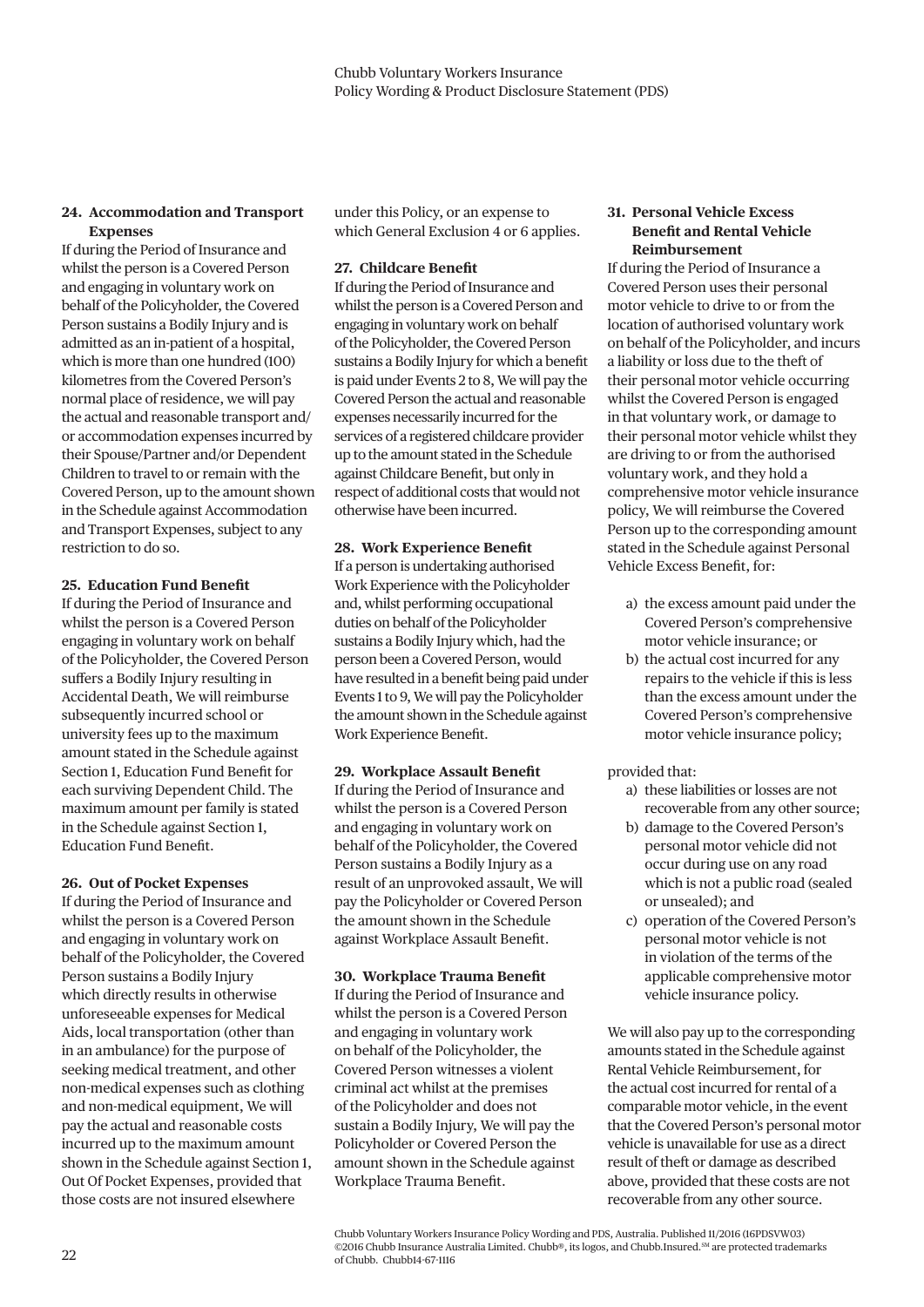## General **Conditions** Applicable to the Policy

- 1. If a Covered Person suffers a Bodily Injury resulting in any one of Events 2 to 8, We will not be liable under the Policy for any subsequent Bodily Injury to that Covered Person.
- 2. Benefits shall not be payable for more than one of Events 1 to 19 in respect of the same Bodily Injury.
- 3. Benefits shall not be payable:
	- a) for Events 25 and 26 in excess of the Benefit Period as shown against Part B - Weekly Benefits -Bodily Injury in the Schedule in respect of any one (1) Bodily Injury;
	- b) for Events 25and 26 during the Excess Period;
	- c) for Events 25 and 26 after the Excess Period, in an amount which exceeds the lesser of:
		- i. the maximum Sum Insured shown in the Schedule against Part B Weekly Benefits - Bodily Injury, as applicable, or
		- ii. the applicable percentage of the Covered Person's Salary as shown in the Schedule against Part B - Weekly Benefits - Bodily Injury.
		- For example, if:
		- i. the applicable percentage is 75%; and
		- ii. the maximum Sum Insured shown in the Schedule is \$2,000 x 156 weeks against Part B - Weekly Benefits - Bodily Injury; and
		- iii. a Covered Person's Salary is \$1,500 then that Covered Person's maximum benefit will be limited to 75% of \$1,500 x 156 weeks = \$175,500
	- d) unless the Covered Person, as soon as possible after the happening of any Bodily Injury giving rise to a claim under the Policy, procures and follows proper medical treatment and advice from a Doctor or Dentist. Failure to follow proper medical

treatment or advice may result in Us reducing or suspending Our liability under the Policy to the extent to which We have suffered any prejudice due to such failure.

- e) for more than one (1) of Events 25 and/or 26 that occur for the same period of time; and
- f) for more than one  $(1)$  of the surgical benefits described in Events 20 to 24 in respect of any one (1) Bodily Injury.
- 4. The amount of any benefit payable for Temporary Total Disablement and Temporary Partial Disablement will be reduced by the amount of any:
	- a) periodic compensation benefits payable under any workers' compensation or accident compensation scheme; and
	- b) any disability insurance or government entitlement or the amount of any sick pay received, or, at the discretion of the Policyholder, sick leave entitlement;

 so that the total amount of any such benefit or entitlement together with any benefits payable under the Policy does not exceed the applicable percentage of the Covered Person's Salary as shown in the Schedule against Part B - Weekly Benefits - Bodily Injury.For example, if:

- i. the applicable percentage is 75%;
- ii. the maximum Sum Insured shown in the Schedule is \$1,250 x 156 weeks against Part B - Weekly Benefits - Bodily Injury;
- iii. a Covered Person's Salary is \$2,000;
- iv. the Covered Person is entitled to benefits of (say) \$500 per week under a compensation scheme described in 4(a) above, then that Covered Person's maximum benefit will be limited to 75% of \$2,000 = \$1,500, less \$500 = \$1,000 x 156 weeks =\$156,000.

Chubb Voluntary Workers Insurance Policy Wording and PDS, Australia. Published 11/2016 (16PDSVW03) ©2016 Chubb Insurance Australia Limited. Chubb®, its logos, and Chubb.Insured.<sup>SM</sup> are protected trademarks of Chubb. Chubb14-67-1116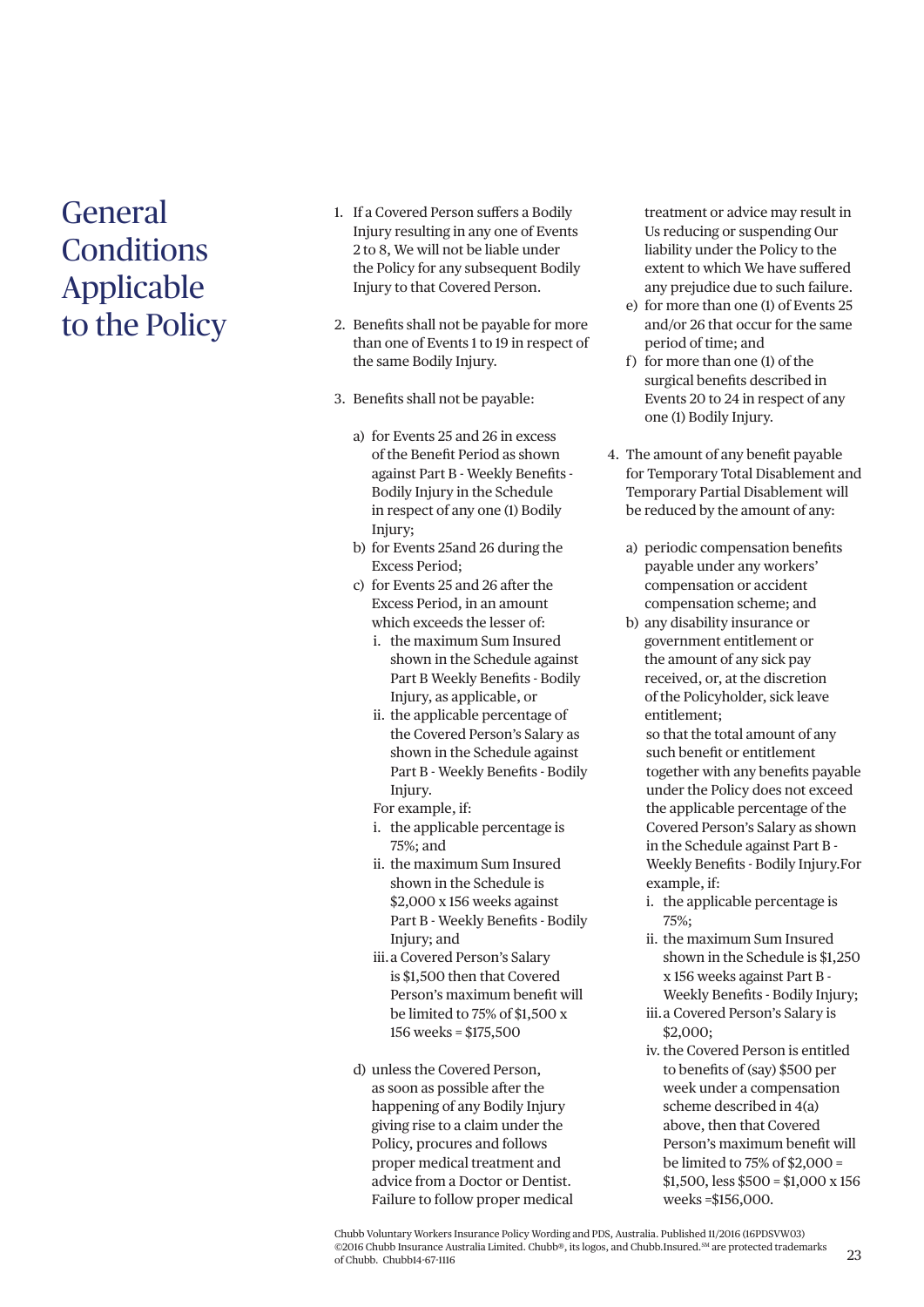(Note: this example assumes that the weekly compensation benefit of \$500 continues concurrently with payments under this Policy for 156 weeks).

- 5. Where a Covered Person is unemployed and certified by a Doctor as being able to undertake light or partial duties the Covered Person must actively Seek Employment consistent with the opinion of their Doctor, should a Covered Person not actively Seek Employment, benefits shall be reduced to 25%;
- 6. Where, in relation to benefits payable for Events 2, 25 and/or 26, We do not agree with the opinion given by the Doctor, We have the right (at Our own expense) to have the relevant Covered Person examined by a Doctor of Our choice. If the Doctor (authorised by Us) forms an opinion that is contrary to the opinion of the initial Doctor, We will obtain an independent Doctor's opinion which will be the opinion used for the purposes of the definitions of Permanent Total Disablement, Temporary Partial Disablement and Temporary Total Disablement.
- 7. If as a result of a Bodily Injury, benefits become payable under Part B of the Table of Events and while the Policy or Renewal Policy is in force, the Covered Person suffers a recurrence of Temporary Total Disablement or Temporary Partial Disablement from the same or a related cause or causes then, for the purpose of applying the Excess Period only, the subsequent period of disablement will be deemed a continuation of the prior period unless, between such periods, the Covered Person has worked on a full-time basis for at least six (6) consecutive months, in which case the subsequent period of disablement will be deemed to have resulted from a new Bodily Injury and a new Excess Period will apply.

 Where a Bodily Injury requires surgical treatment which cannot be performed within twelve (12) months from the date of that Bodily Injury, provided the Covered Person can demonstrate that such treatment was known as necessary during that twelve (12) month period and a Doctor certifies this, We will treat this twelve (12) month period as a continuation of the first Bodily Injury regardless of whether the Covered Person has been able to return to work for six (6) months, provided surgery does not occur in a period in excess of twenty-four (24) months from the original date of Bodily Injury.

Note, any continuation benefits shall still not exceed the total maximum Benefit Period as shown in the Schedule.

- 8. Subject to the Guaranteed Payments referred to in Additional Cover 4, We will pay weekly benefits for Events 25 and 26 monthly in arrears. We will pay benefits for a disability which is suffered for a period of less than one (1) week at the rate of one-fifth  $(1/5th)$ of the weekly benefit for each day during which disability continues.
- 9. All benefits paid under this Policy shall be payable to the Policyholder or such person or persons and in such proportions as the Policyholder shall nominate, unless otherwise specified in the Policy.
- 10. With respect to Part A Lump Sum Benefits, where the Lump Sum Benefit is Salary linked and the Covered Person is not in receipt of a Salary, the benefit amount shall be limited to the lesser of \$250,000 or the maximum sum insured shown in the Schedule for that category of Covered Person.

11. Should a benefit be payable under this Policy that is also payable under any other insurance Policy insured with Us, only one (1) Policy can be claimed against (i.e. the Policy with the greatest benefit).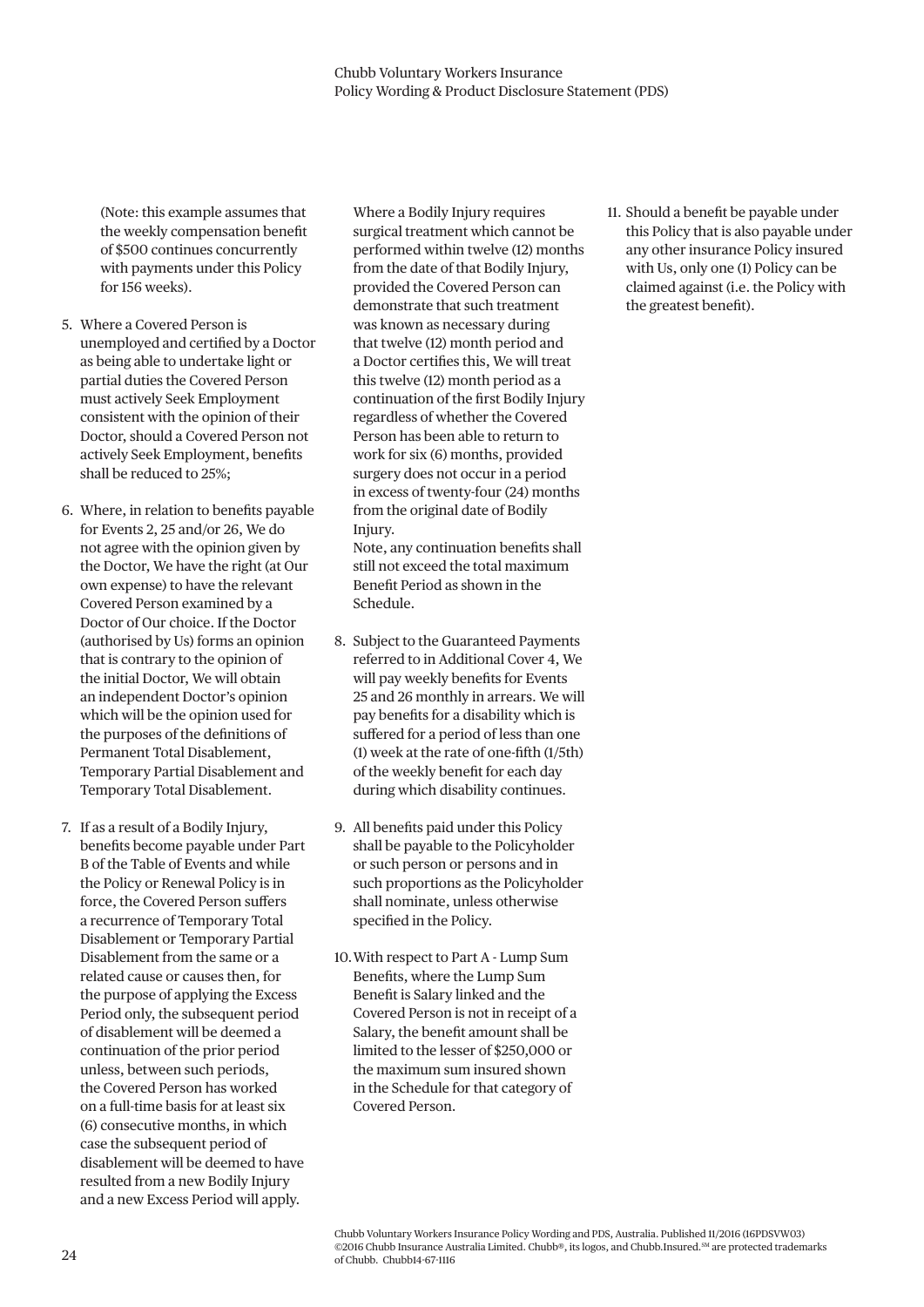## General Exclusions Applicable to the Policy

These general exclusions apply to all covers and the Policy unless they are expressly stated not to apply in relation to the cover or the Policy.

We will not pay benefits with respect to any loss, damage, liability, Event or Bodily Injury which directly or indirectly:

- 1. results from a Covered Person:
	- a) flying, or engaging in aerial activities other than as a passenger in an aircraft licensed to carry passengers; or
	- b) training for and/or participating in Professional Sport of any kind;
- 2. results from any intentional selfinjury, suicide, reckless misconduct or any illegal or criminal act committed by the Policyholder or a Covered Person;
- 3. results from War or Civil War;
- 4. are covered by:

#### a) Medicare;

- b) any workers compensation legislation;
- c) any transport accident legislation;
- d) any common law entitlement;
- e) any government sponsored fund, plan or medical benefit scheme; or
- f) any other insurance policy required to be effected by or under law;
- 5. results from a Pre-Existing Medical Condition (except illness or disease resulting directly from medical or surgical treatment rendered necessary by any Bodily Injury); or
- 6. would result in Our contravening the *Health Insurance Act 1973* (Cth), the *Private Health Insurance Act 2007* (Cth), *Private Health Insurance (Health Insurance Business) Rules* as amended from time to time or the *National Health Act 1953* (Cth) or any amendment to, or consolidation or re-enactment of, those Acts.

Chubb Voluntary Workers Insurance Policy Wording and PDS, Australia. Published 11/2016 (16PDSVW03) ©2016 Chubb Insurance Australia Limited. Chubb®, its logos, and Chubb.Insured.<sup>SM</sup> are protected trademarks of Chubb. Chubb14-67-1116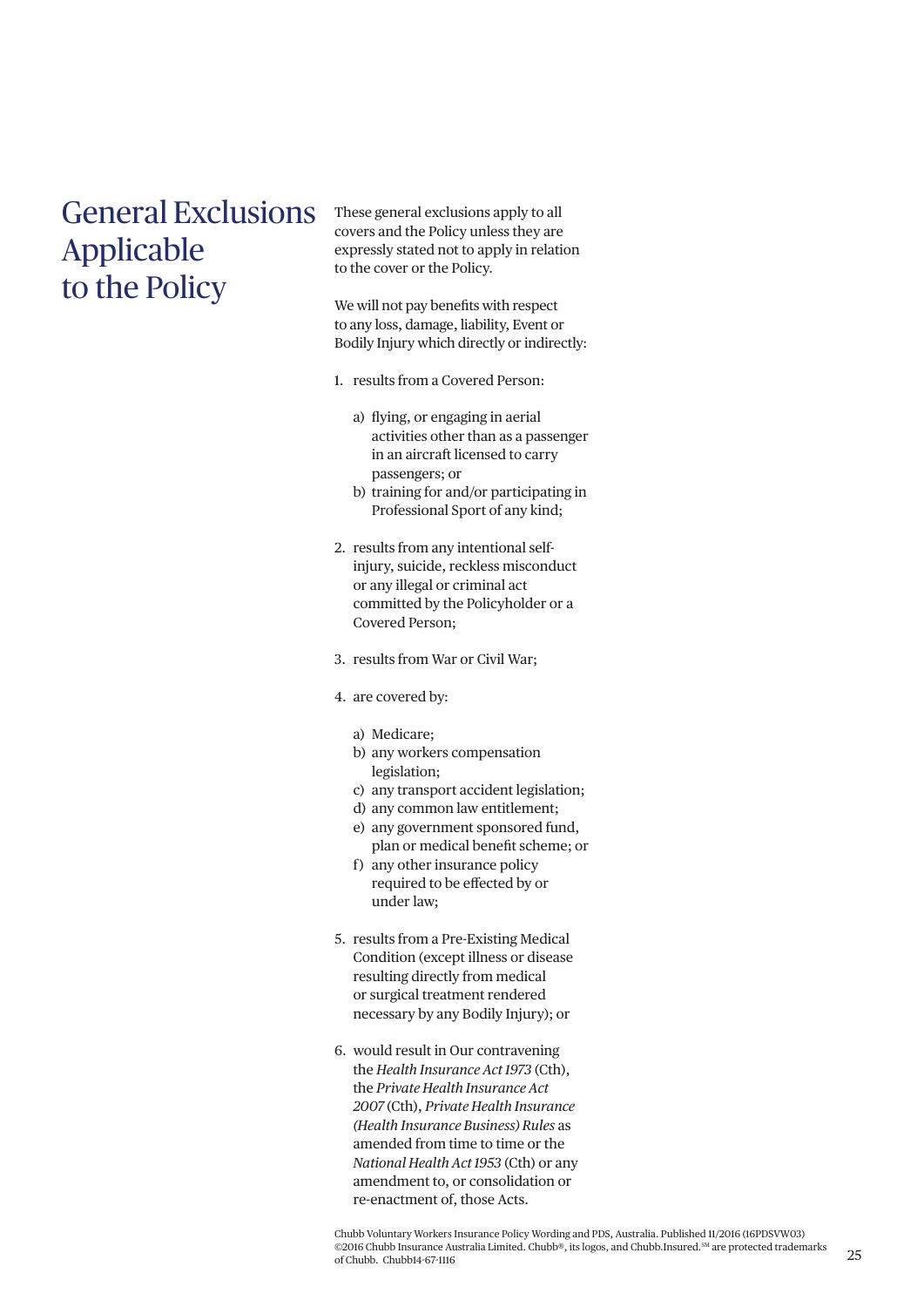## General Provisions Applicable to the Policy

These general provisions apply to all covers and the Policy unless they are expressly stated not to apply in relation to the cover or the Policy.

#### **Age Limitations**

- 1. In respect to each Covered Person aged seventy-five (75) years or over and under eighty-five (85) years at the time of loss:
	- a) cover under Part A, Events 1-19 is limited to a maximum of \$25,000 or as otherwise shown in the Schedule, whichever is the lesser; and
	- b) no benefit is payable under Part B, Events 25 or 26 (Weekly Benefits -Bodily Injury); and
	- c) cover under Emergency Home Help is limited to a maximum of \$250 per week, for a maximum period of twenty-six (26) weeks, with an Excess Period of seven (7) days.

 This will not prejudice any entitlement to claim benefits which has arisen before a Covered Person has attained the age of seventy-five (75) years.

- 2. In respect to each Covered Person aged eighty-five (85) years or over at the time of loss:
	- a) cover under Part A, Events 1-19 is limited to a maximum of \$10,000 or as otherwise shown in the Schedule, whichever is the lesser; and
	- b) no benefit is payable under Part B, Events 25 or 26 (Weekly Benefits -Bodily Injury); and
	- c) cover under Emergency Home Help is limited to a maximum of \$250 per week, for a maximum period of thirteen (13) weeks, with an Excess Period of seven (7) days.

 This will not prejudice any entitlement to claim benefits which has arisen before a Covered Person has attained the age of eighty-five (85) years.

#### **Aggregate Limit of Liability**

- 1. Except as stated below, Our total liability for all claims arising under the Policy in respect of any one (1) Accident or series of Accidents arising out of any one (1) occurrence during the Period of Insurance shall not exceed the amount shown on the Schedule against Aggregate Limit of Liability (A).
- 2. Our total liability for all claims arising under the Policy in respect of any one (1) Accident or series of Accidents arising out of any one (1) occurrence during the Period of Insurance relating directly to a Non Scheduled Flight(s) shall not exceed the amount shown on the Schedule against Aggregate Limit of Liability (B).
- 3. In the event that claims are made under the Policy which exceed the above Aggregate Limits of Liability, We shall reduce the payments made with respect to each Covered Person in such manner as We may determine. Any determination as to the amount payable in these circumstances shall be made at Our entire discretion and shall not be the subject of any challenge of any kind.

#### **Assistance and Co-operation**

The Policyholder and Covered Persons shall co-operate with Us and upon Our request, assist in making settlements, in the conduct of suits and in enforcing any right of contribution or indemnity against any person or organisation who may be liable to the Policyholder because of Bodily Injury or damage with respect to which insurance is afforded under the Policy. In that regard, the Policyholder and Covered Persons (where relevant) shall attend hearings and trials and assist in securing and giving evidence and obtaining the attendance of witnesses. The Policyholder or Covered Persons shall not, except at the Policyholder's own cost, voluntarily make any payment, assume any obligation or incur any expense other than for first aid to others at the time of accident.

Chubb Voluntary Workers Insurance Policy Wording and PDS, Australia. Published 11/2016 (16PDSVW03) ©2016 Chubb Insurance Australia Limited. Chubb®, its logos, and Chubb.Insured.<sup>SM</sup> are protected trademarks of Chubb. Chubb14-67-1116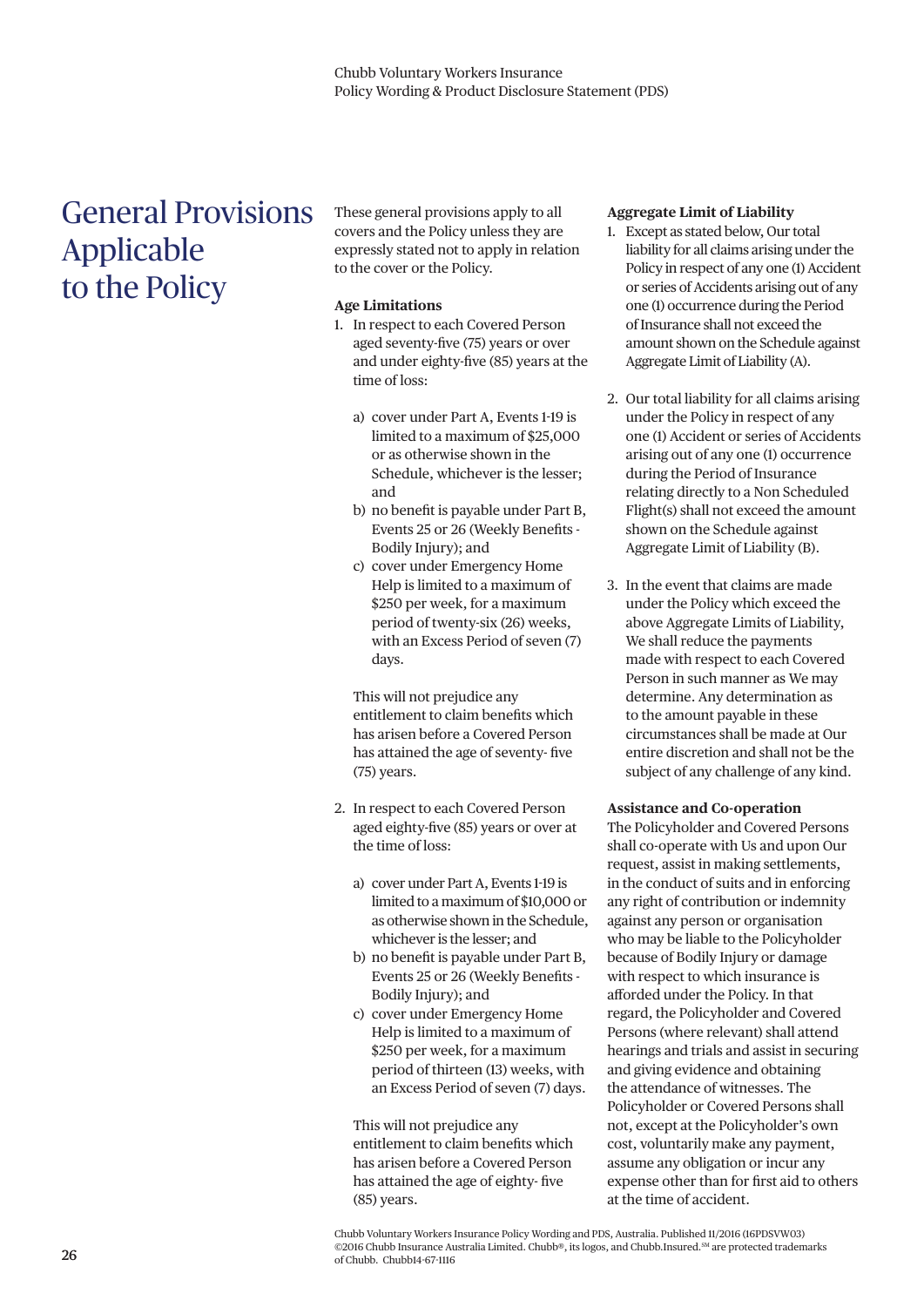If the Policyholder or a Covered Person is in breach of any of the conditions of the Policy (including a claims condition), We may decline to pay a claim, to the extent permitted by law.

#### **Cancellation**

The Policyholder may cancel the Policy at any time by notifying Us in writing. The cancellation will take effect at 4.01pm (in the state or territory where the policy was effected) on the day We receive the Policyholder's written notice of cancellation or such time as otherwise agreed.

We may cancel the Policy or any Section thereof, for any of the reasons set out in Section 60 of the *Insurance Contracts Act 1984* by issuing a notice thirty (30) days in advance in writing in accordance with Section 59 of the *Insurance Contracts Act 1984*.

**Breach of Conditions**<br> **Erhero For the Policyholes** or a formulation scheme or Act of Pa<br>
is in breach of any of the conditions of the control method in the Solicy (including a claims condition) or the Coveretal resulted If the Policy is cancelled by either the Policyholder or Us, We will refund the Premium for the Policy less any statutory charges and taxes that cannot be refunded and less a pro rata proportion of the Premium to cover the period for which insurance applied. However, We reserve the right not to refund any Premium, or only a portion of the Premium, if We have paid a benefit under the Policy.

#### **Change of Business Activities**

The Policyholder must inform Us as soon as is reasonably practicable of any alteration in the Policyholder's business activities which increases the risk of a claim being made under this Policy.

#### **Claim Offset**

Except for Part A - Lump Sum Benefits, there is no cover under the Policy for any loss, damage, liability, Event or Bodily Injury which is covered under any other insurance policy, health or medical scheme or Act of Parliament or is payable by any other source. We will however pay the difference between what is payable under the other

insurance policy, health or medical scheme or Act of Parliament or such other source and what the Policyholder or the Covered Person would be otherwise entitled to recover under the Policy, where permissible by law.

#### **Currency**

All amounts shown on the Policy are in the currency stated in the Schedule. If expenses are incurred in a currency different to the currency shown in the Schedule, then the rate of currency exchange used to calculate the amount payable will be the rate at the time of incurring the expense or suffering a loss.

#### **Due Diligence**

The Policyholder and all Covered Person(s) will exercise due diligence in doing all things to avoid or reduce any loss under the Policy.

#### **Headings**

Headings have been included for ease of reference and it is understood and agreed that the terms, conditions and exclusions of the Policy are not to be construed or interpreted by reference to such headings.

#### **Notice of Claim**

The Claimant must give Us written notice of any occurrence which is likely to give rise to a claim within thirty (30) days or as soon as is reasonably practicable after the date of the occurrence. A Claimant's failure to furnish Us with notice within the time provided in the Policy will not invalidate any claim but We may reduce Our liability under the Policy to the extent to which We have suffered any prejudice due to such failure. The Claimant must at their expense give Us such certificates, information and other documentation as We may reasonably require. We may at Our own expense have any Claimant, who is the subject of a claim under the Policy, medically examined from time to time.

#### **Other Insurance**

In the event of a claim, the Policyholder or a Covered Person must advise Us as to any other insurance they are entitled to claim under or have access to that covers the same risk.

#### **Proper Law**

Any dispute arising under the Policy or concerning its formation shall be governed by the laws of the appropriate state or territory of the Commonwealth of Australia. Each party agrees to submit to the jurisdiction of any court of competent jurisdiction within the said state or territory and to comply with all requirements necessary to give such court jurisdiction. All matters arising hereunder shall be determined in accordance with the law and the practice of such court.

#### **Sanctions Clause**

This insurance does not cover or pay claims arising directly or indirectly from, caused by, a consequence of, arising in connection with or contributed to by any loss or expenses with respect to a specially designated person, entity, group or company on the Specially Designated List or to the extent that trade or economic sanctions or other laws or regulations prohibit us from providing insurance, including but not limited to, the payment of claims. All other terms and conditions of the Policy remain unchanged.

#### **Singular/Plural**

If it is consistent with the context of any clause in this Policy, the singular includes the plural and vice versa.

#### **Subrogation**

If We pay an amount under the Policy, We shall be subrogated to all of the Claimant's rights to recovery against any person or entity other than the Policyholder, Covered Person or other persons covered by this Policy and a Claimant must execute and deliver any instruments and papers and do whatever else is necessary to enable Us to secure such rights. A Claimant must

Chubb Voluntary Workers Insurance Policy Wording and PDS, Australia. Published 11/2016 (16PDSVW03) ©2016 Chubb Insurance Australia Limited. Chubb®, its logos, and Chubb.Insured.<sup>SM</sup> are protected trademarks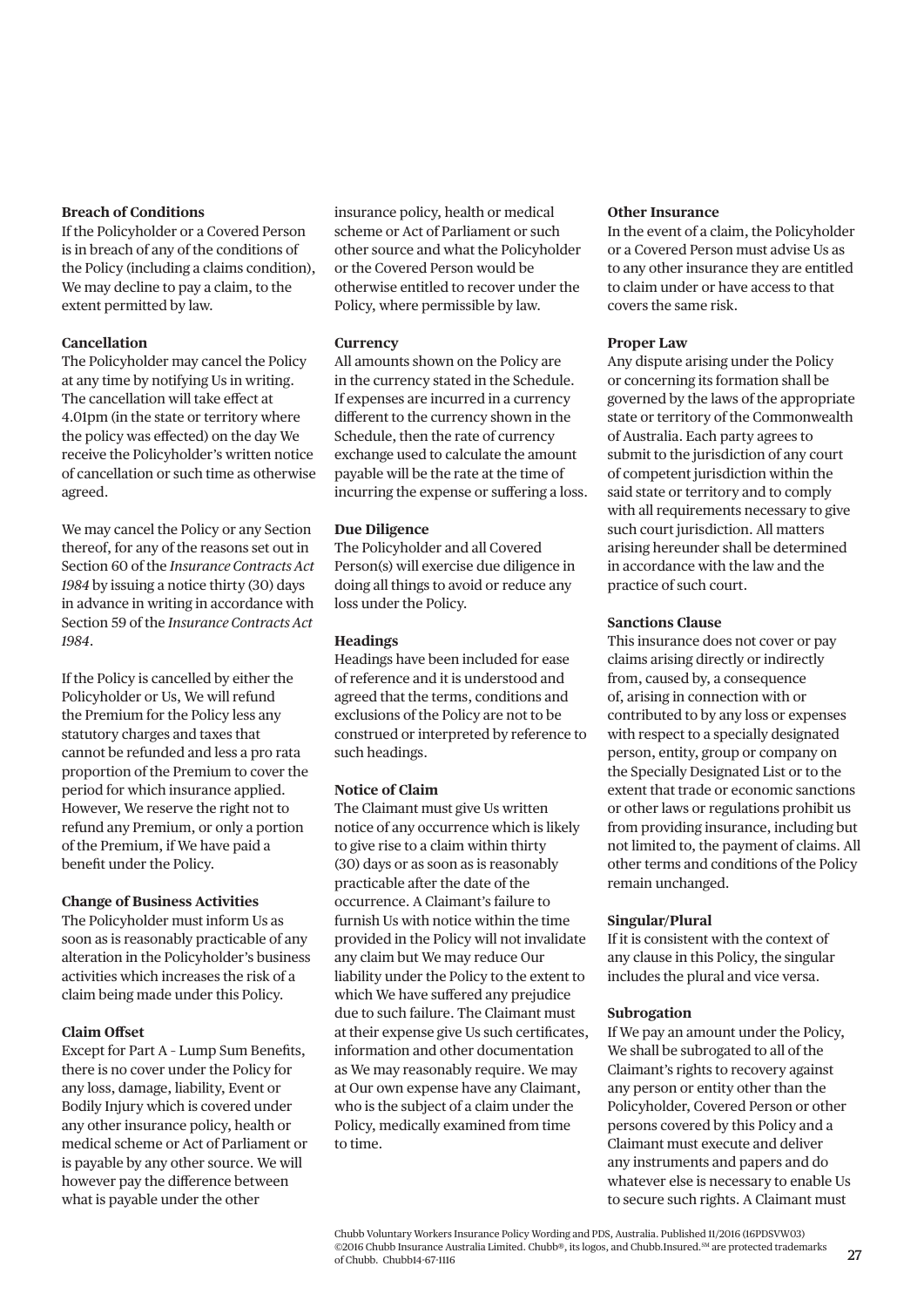not take action which will prejudice Our rights to subrogation.

We will not be liable for a loss where the Claimant is a party to an agreement that excludes or limits Our rights to recover damages from a third party in respect of that loss, whenever that agreement was made, i.e. before or after the loss occurred. The effect of this provision is that the Claimant may prejudice the Claimant's rights with regard to a claim if the Claimant makes or has made any agreement with a third party that will prevent Us from recovering the loss from that party or another party.